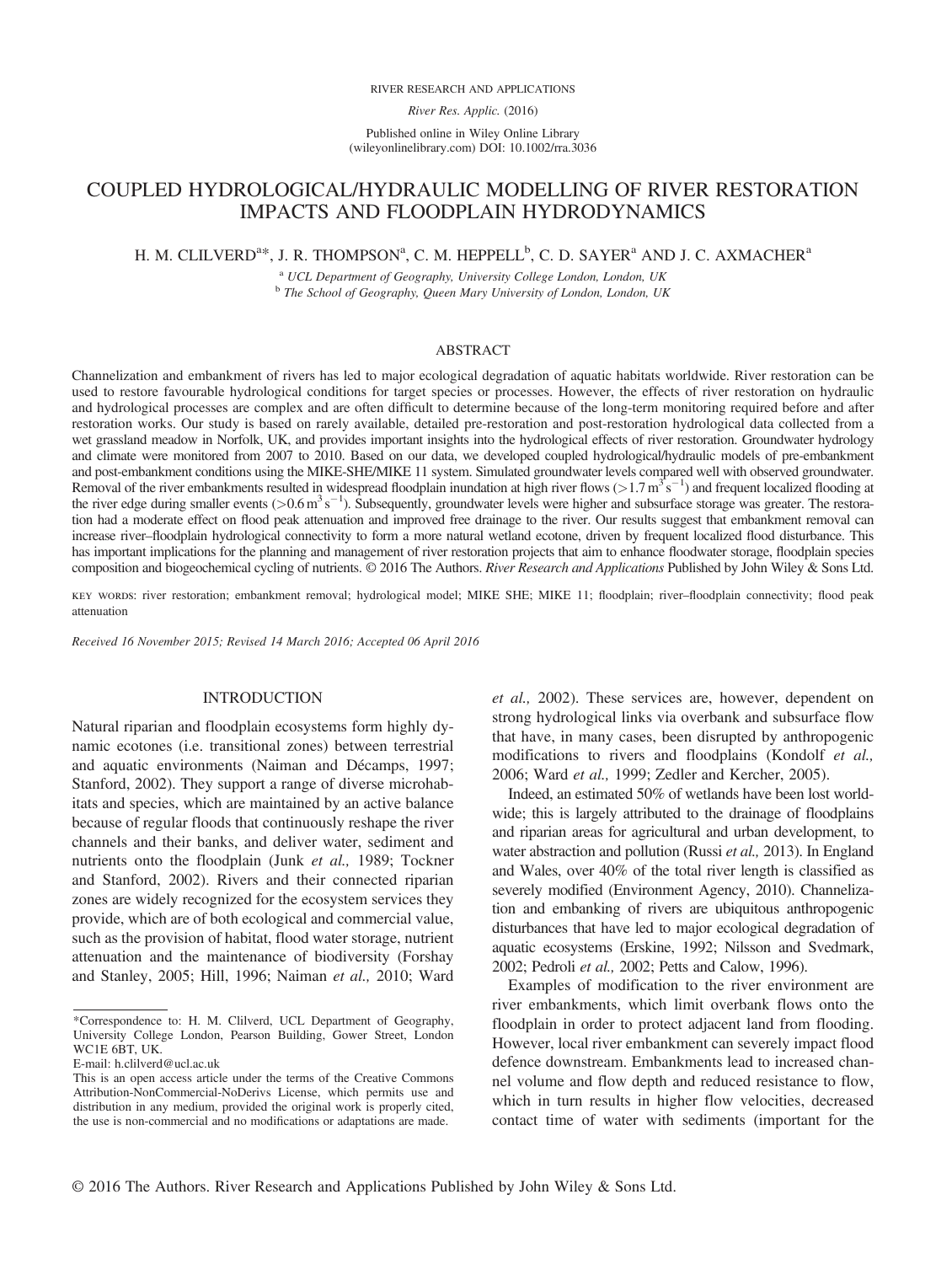nutrient filtering capacity of aquatic environments) and increased downstream transport of water (Darby and Simon, 1999; Gilvear, 1999). In light of the recent severe flooding in England (December 2015 was the wettest and mildest December and 2013/2014 was the wettest winter on record in the UK) and continental Europe (2013 was one of the wettest summers on record in central Europe), and the likelihood of more frequent and intense rainfall events associated with a warmer climate (Jenkins et al., 2010; Murphy et al., 2010), the importance of providing 'room for rivers' has become apparent (DEFRA, 2004; Hooijer et al., 2004; Met. Office, 2015b; Met. Office, 2015a; Wilby et al., 2008).

River restoration involving the removal of river embankments is an increasingly popular management technique being used to restore a more natural, dynamic, flood-pulsed hydrological regime and to reclaim historical floodplain areas for floodwater storage (Acreman et al., 2003; Blackwell and Maltby, 2006; Pescott and Wentworth, 2011). Hydrology, in terms of water quantity (duration and frequency of floods) and quality (supply of nutrients), is an important driver of floodplain biodiversity and nutrient attenuation capacity (Silvertown et al., 1999; Baker and Vervier, 2004; Forshay and Stanley, 2005; Dwire et al., 2006). Hence, river restoration that aims to create favourable hydrological conditions for floodplain biota and the biogeochemical cycling of nutrients such as nitrogen is also central to the legislative plans of governing bodies that aim to achieve good ecological and chemical status of European waters under the Water Framework Directive (Directive 2000/60/EC).

The effects of river restoration on hydraulic and hydrological processes are complex and are often difficult to determine if there is insufficient monitoring conducted before and after the restoration works (Darby and Sear, 2008; Kondolf, 1995). Understanding the long-term impacts of river restoration is important for predicting changes in wetland function and subsequent response patterns of the floodplain biota. For these reasons, hydrological modelling is increasingly used to better understand the effects of river restoration activities under a variety of hydrological conditions (Hammersmark et al., 2010; Thompson et al., 2009). One such deterministic model is MIKE SHE, which is employed in the current study and is a physically based, fully distributed comprehensive modelling system driven by daily air temperature, precipitation, evapotranspiration and gridded fields of physical properties (e.g. topography, geology, soil properties and vegetation cover). A finitedifference approach is used to solve the differential equations that describe saturated flow, unsaturated flow and overland flow. Channel flow is simulated using the onedimensional hydraulic modelling system, MIKE 11. Dynamic coupling of the MIKE 11 river model and the MIKE SHE hydrological model enables the simulation of river–aquifer exchange, inundation from the river onto the floodplain and the return of overland flow to the river (DHI, 2007a; Thompson et al., 2004).

This study used coupled MIKE SHE/MIKE11 hydrological/hydraulic models of pre-embankment and post-embankment conditions to simulate the hydrological impacts of river embankment removal along a reach of a lowland river in eastern England. More than 3 years of river discharge and meteorological data, and observed groundwater elevations, were used to parameterize and calibrate/validate the models, respectively. A companion paper (Clilverd et al., 2013) described the hydrological and biogeochemical regime of the original embanked river floodplain and the initial response to embankment removal. Here, we address the following two research questions: (i) What are the effects of embankment removal on key components of river–floodplain hydrology (water table elevation, frequency and extent of floodplain inundation and flood peak attenuation)? and (ii) How will embankment removal impact river–floodplain hydrology under a range of expected river flow conditions?

## STUDY AREA

The study was conducted at Hunworth Meadow on the River Glaven, a small (17 km long), lowland (elevation at Hunworth Meadow ~21 m above ordnance datum (AOD)), calcareous river in North Norfolk, UK (Figure 1). The River Glaven has a catchment area of  $115 \text{ km}^2$  and flows through agricultural land, deciduous and coniferous woodland and grazing meadows, with most of the former floodplain environments currently disconnected from the river by embankments. Previous glaciation of this area has resulted in the formation of glacial hill features throughout the catchment in an otherwise flat landscape (Moorlock et al., 2002). Hunworth Meadow is approximately 400 m long, 40–80 m wide and has an area of approximately 3 ha. It is bounded to the north-east by an arable and woodland hillslope ( Figure 1). An agricultural drainage ditch on the meadow runs parallel to the river close to the base of this hillslope but has become blocked in recent years towards the downstream end of the meadow, impairing the site's drainage and leading to near-permanent surface water within a ponded area adjacent to the ditch. Prior to embankment removal (see succeeding text), the meadow comprised a degraded Holcus lanatus–Juncus effusus rush pasture community typically associated with waterlogged soils (Rodwell, 1992; Clilverd et al., 2016).

Mean annual rainfall for the East Anglia region (for the period 1985–2015) is approximately 623 mm and is characterized by higher rainfall during the autumn and winter months (Figure 2). On average, the annual potential evapotranspiration [evaluated using the Hargreaves–Samani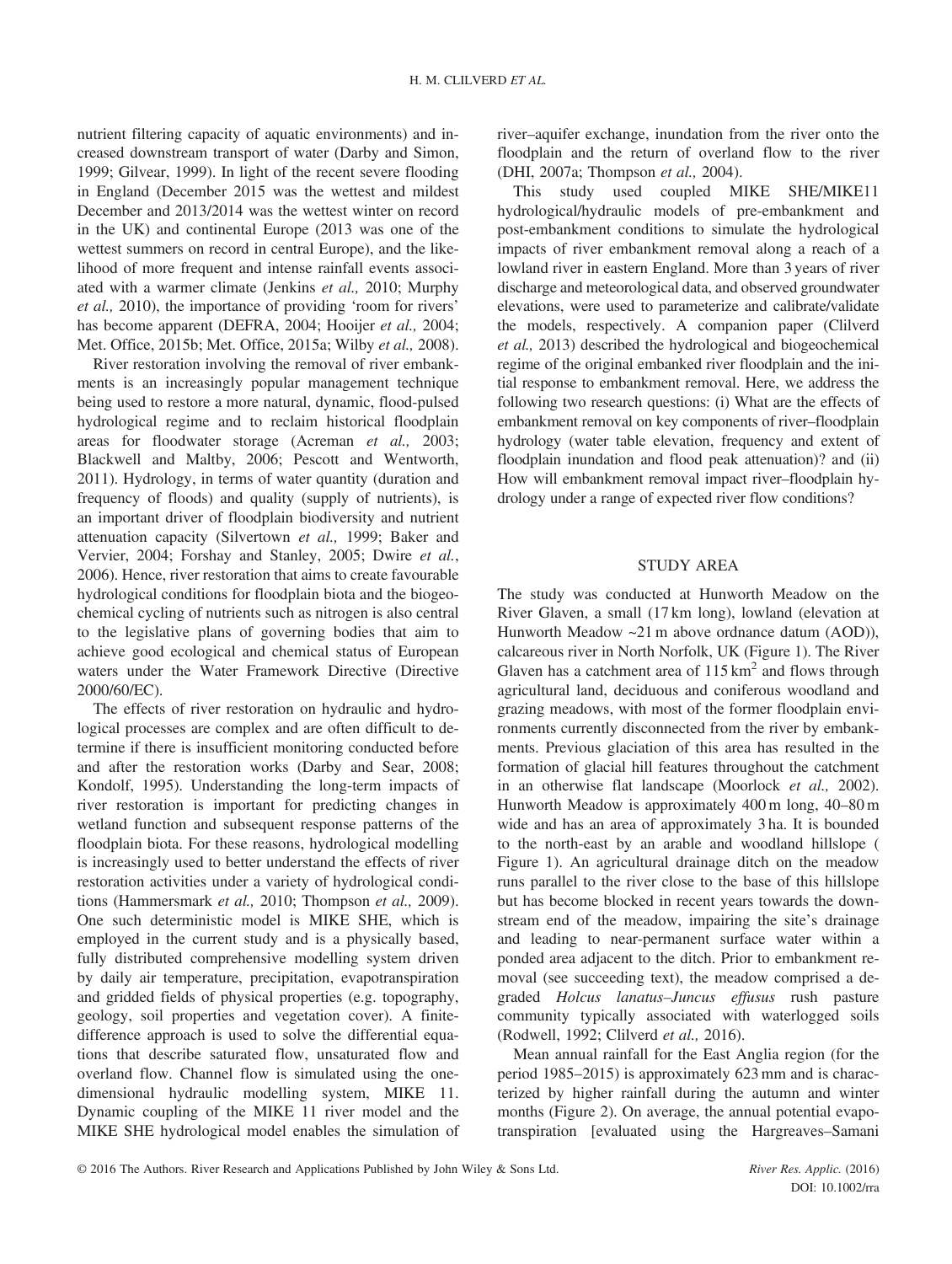

Figure 1. The River Glaven restoration site at Hunworth, north Norfolk. The woodland and arable border along the northeast of the meadow delineates the base of a hillslope. The River Glaven is shown inset, with the location of the study site at Hunworth

method (Hargreaves and Samani, 1985)] reaches 600 mm and exceeds precipitation in the summer. River discharge, measured at an Environment Agency gauging station (Station Number: 034052) immediately upstream of the study site, follows the typical annual hydrograph of a chalk stream (mean baseflow index = 0.81; Clilverd et al., 2013), with increased discharge over the winter. Mean river discharge from 2001 to 2010 was  $0.26 \text{ m}^3 \text{ s}^{-1}$ . The largest discharge during this period was  $3.1 \text{ m}^3 \text{ s}^{-1}$  (Figure 3).

The River Glaven is slightly alkaline with an average pH of 7.3. It is moderately eutrophic, with nitrate concentrations averaging  $6.2 \text{ mg NO}_3^- \text{-NL}^{-1}$  and phosphate concentrations of less than  $0.05$  mg PL<sup>-1</sup> (Clilverd *et al.*, 2013). The River Glaven's catchment is characterized by chalk bedrock that is overlain by chalk-rich sandy till up to 40 m thick and glaciogenic sand and gravel deposits (Moorlock et al., 2002). Floodplain soils consist of alluvial deposits estimated to be a maximum of 2 m thick and are predominantly sandy loam at the study site. A detailed description of the geology at the site is presented in Clilverd et al. (2013).

Chalk streams and rivers provide scarce and declining habitats. As such, they have received considerable conservation attention and are a priority habitat under the EU Habitats Directive (92/43/EEC). Like many rivers in Europe and indeed worldwide, the River Glaven has been modified by agricultural and flood management activities that have included river channelization, construction of artificial embankments and soil drainage. Nevertheless, the river flows through numerous habitat types that are of high conservation value (e.g. wet meadows, riparian woodlands,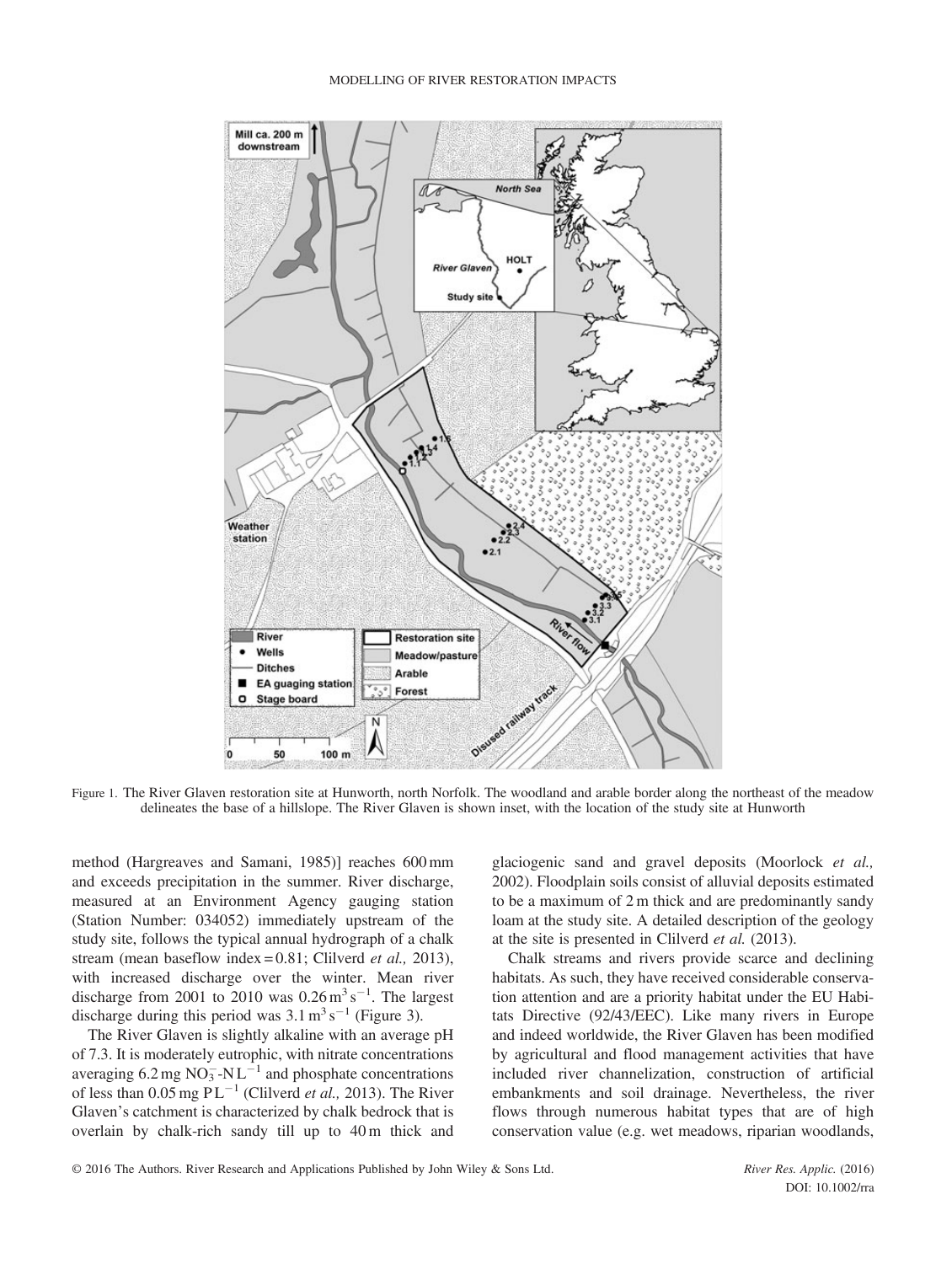

Figure 2. Mean total monthly precipitation and potential evapotranspiration (1985–2015) for East Anglia, UK. Climatology data are from UK Met Office regional climate summaries (Met. Office, 2016). Potential evapotranspiration was estimated using the

Hargreaves–Samani method (Hargreaves and Samani, 1985)

shallow lakes and coastal marshes), which support several important and protected freshwater species such as brook lamprey (*Lampetra planeri*), white-clawed crayfish (Austropotamobius pallipes) and otter (Lutra lutra) (Sayer, 2014; Sayer and Lewin, 2002).

Chalk rivers such as the Glaven are low-energy systems poorly suited to autonomously reinstate their natural channel structure once it has been disturbed by engineering works. Therefore, river restoration through the reconfiguration of river embankments and the channel bed forms an integral part of returning the natural state and functioning of many chalk rivers. At Hunworth, the River Glaven was constrained by embankments that ranged from 0.4 to 1.1 m above the meadow surface, sufficient to prevent overbank flows onto the adjacent floodplain during the largest recorded discharges (Clilverd et al., 2013). Restoration of the 400 m reach of river was undertaken between 18 and 27 March 2009 by the Environment Agency in collaboration with the River Glaven Conservation Group, the Wild Trout Trust and Natural England. The embankments were removed (with the exception of one section on the river bend midway along the meadow that was left to protect water vole burrows), and the spoil was removed from the site. This lowered the surface elevation of the riverbanks to the level of the adjacent meadow and reduced channel cross-sectional area by approximately 60% (Figure 4). It was anticipated that these changes would improve the connection between the river and its floodplain and in turn improve flood storage and establish a floodplain hydrological regime that will diversify wet meadow vegetation (e.g. Castellarin et al., 2010; Hammersmark et al., 2008; Viers et al., 2012). The current study uses hydrological/hydraulic modelling to assess the impacts of the restoration on water table elevation, frequency and extent of floodplain inundation and flood peak attenuation.

#### **METHODS**

## MIKE SHE model development

Coupled MIKE SHE/MIKE 11 hydrological/hydraulic models were developed for the pre-restoration (embanked) and post-restoration (no embankment) scenarios, which differed only in embankment and riverbed elevations resulting from the embankment removal. In both cases, the model



Figure 3. Time series of mean daily river discharge and total daily precipitation at Hunworth, Norfolk, from 2001 to 2010. Discharge data are from the Environment Agency (EA) gauging station (#034052) located at Hunworth. These data were supplemented with data from Bayfield EA gauging station (#034016) 5 km downstream (shown in grey) using the following regression (y = 0.4087x + 0.0396;  $r^2$  = 0.86) during lowflow conditions when in-stream macrophyte growth affected the rating curve at Hunworth This figure is available in colour online at wileyonlinelibrary.com/journal/rra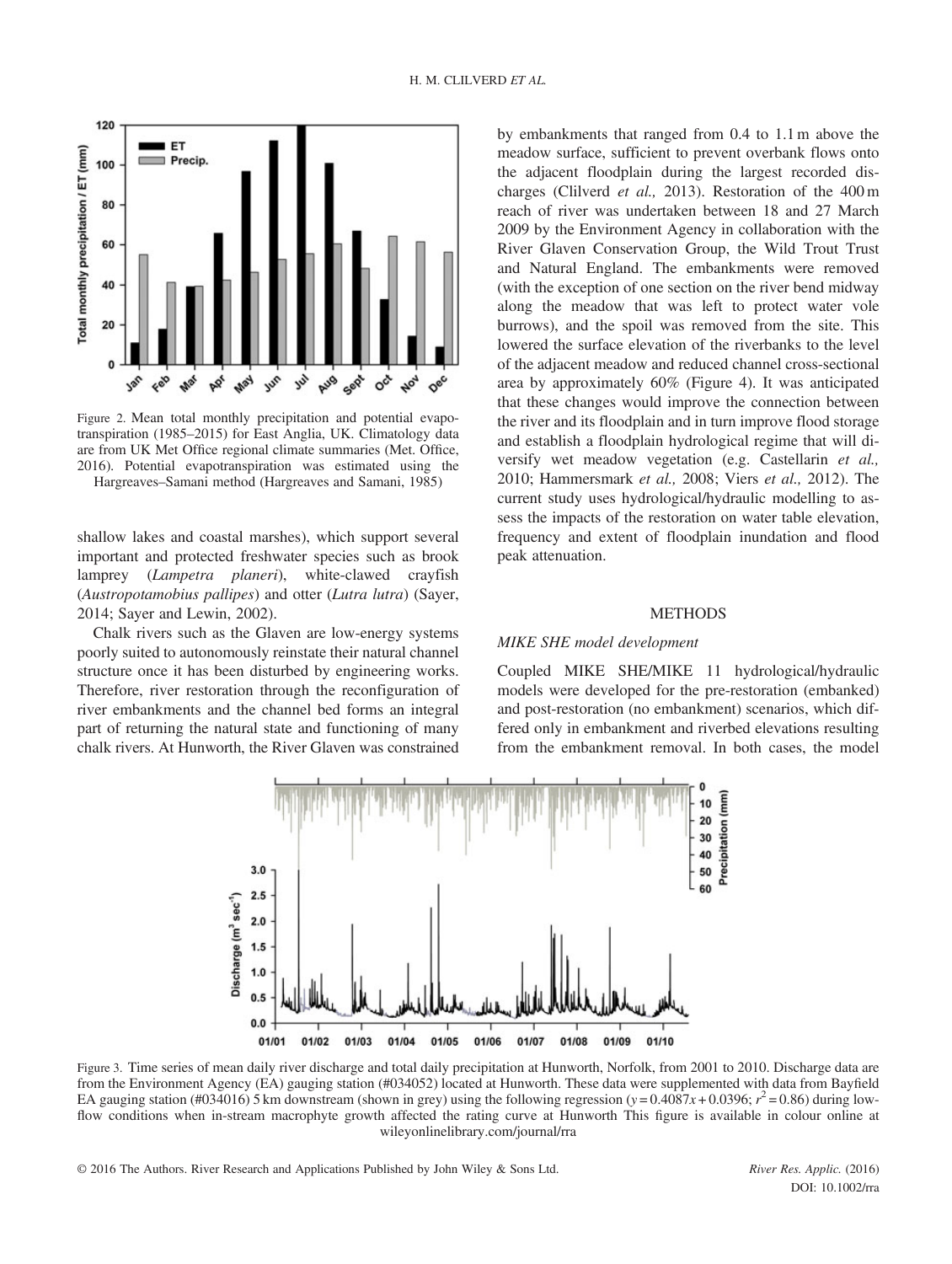

Figure 4. Cross sections and photographs (inset) of the embanked and restored River Glaven floodplain at well transect 3

domain included Hunworth Meadow and extended up to the summits of the adjacent hillsides on either side of the river. The upstream limit of the modelled area coincided with a disused railway embankment, whilst a smaller embankment carrying an agricultural track crossing the floodplain defined its downstream limit. The model domain was divided into 5038 grid cells of  $5 \times 5$  m, although, as discussed later, initial calibration steps employed a  $15 \times 15$  m grid (610 grid cells). The relatively fine discretization of the final model was needed to accurately characterize topographic variations across the floodplain including the blocked ditch and small-scale features such as shallow depressions and raised hummocks that can provide microhabitats of differing soil water content that are important for fostering high species diversity (Wheeler et al., 2004). Two digital elevation models, one representing the embanked river, and the other the restored river, were derived from differential global positioning system (dGPS) surveys conducted before and after embankment removal (see Clilverd *et al.*, 2013 for detailed methods). Both digital elevation models (DEMs) were resampled to the MIKE SHE model grid.

The model included a relatively simple one-layer saturated zone (lower level 10 m above Ordnance Datum Newlyn) that represented the average geological conditions in the upper alluvial and glacial soils. These were considered separated from the chalk aquifer at the site by a layer of lowpermeability boulder clay. Initial horizontal and vertical hydraulic conductivity values were guided by results from piezometer slug tests (mean =  $1.88 \times 10^{-6}$  m s<sup>-1</sup>) conducted on the floodplain but were both subject to adjustment during model calibration. A combination of zero-flow and specified head subsurface boundary conditions were applied around the model domain (Figure 5) (e.g. Hammersmark et al., 2008). A zero-flow boundary is the default condition and is realistic for watershed boundaries. The zero-flow boundaries are a simplification of the system but were justified for application along the summits of the hillsides on either side of the meadows following the assumption that the groundwater divide followed the topographic divide and provided a hydraulic boundary (e.g. Thompson, 2012). Similarly, the foundations of the railway embankment defined a physical boundary at the upstream end of the meadows that was assumed to restrict flow into the site. Some subsurface flow perpendicular to the river is, however, possible across the downstream boundary of the floodplain. To facilitate this exchange and provide a more realistic representation of actual conditions, a constant head boundary was specified at this location using mean groundwater elevation from a well transect at the downstream end of the meadow (see succeeding text). Specified-head and constant-head boundaries can supply an inexhaustible source of water no matter how much water is removed from a system model (e.g. Franke et al., 1987). This is unlikely to cause a problem at the downstream boundary of the Hunworth model as the constant head value is based on mean groundwater elevation that fluctuated very little in this region of the floodplain. A manual sensitivity analysis of alternative boundary options (specified head, flux, zero-flow) was performed and demonstrated negligible effects on simulated groundwater elevations across the floodplain beyond the immediate location of the boundary conditions.

Soil properties were defined for a spatially uniform unsaturated zone that was represented using the two-layer water balance approach. This method is considered most appropriate in conditions that include high water tables and a rapid groundwater response to precipitation that characterize Hunworth Meadow (e.g. Thompson, 2012). The infiltration rate of the unsaturated zone  $(1.0 \times 10^{-5} \text{ m sec}^{-1})$  was varied during calibration, with initial values guided by the piezometer slug test. Soil water contents at saturation and field capacity were additional calibration terms. However, initial values were based on measurements of the water release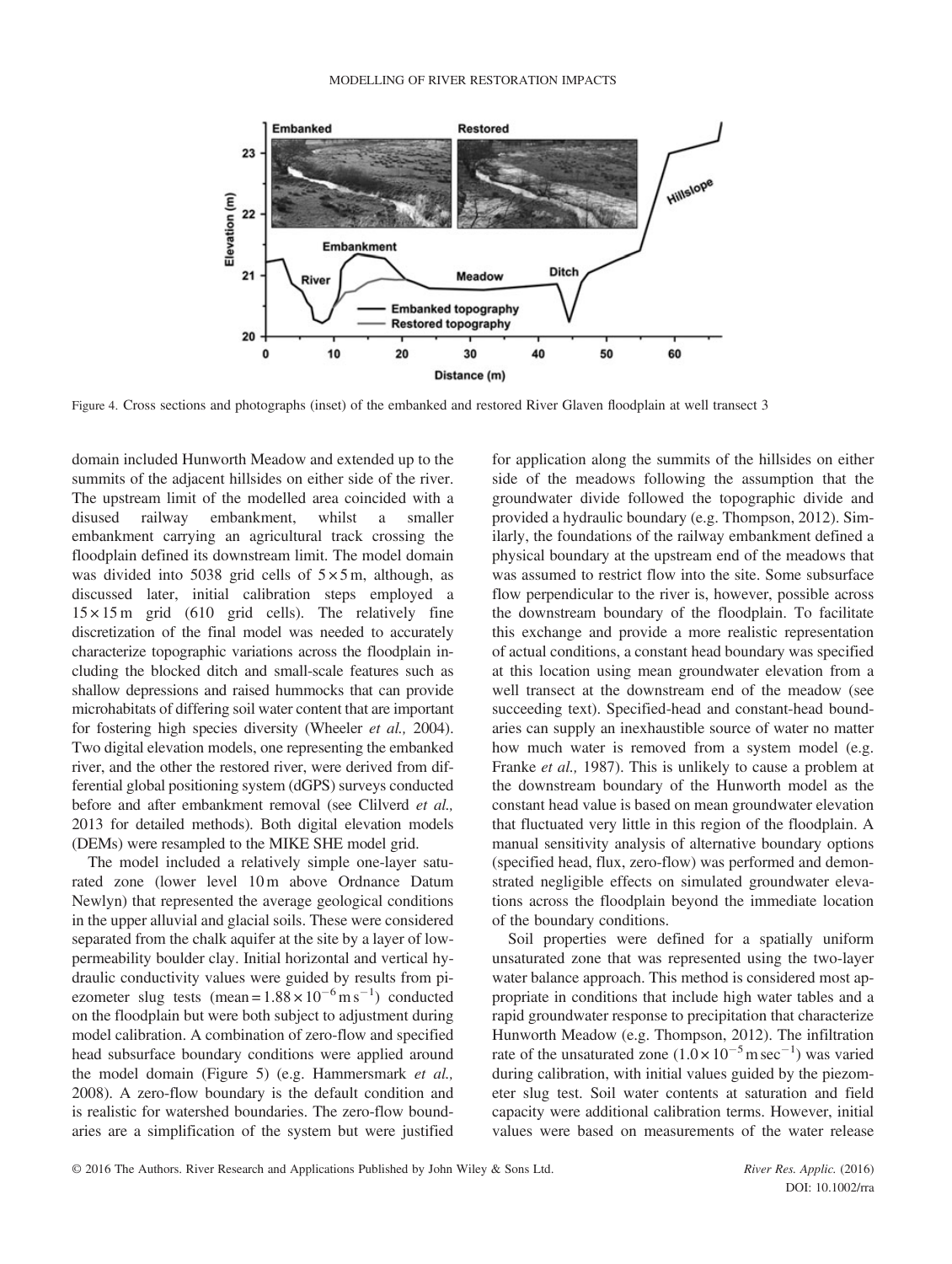

Figure 5. MIKE 11 river channel, cross sections and surface water boundary conditions of Hunworth Meadow superimposed upon the MIKE SHE model DEM (5-m grid resolution) and boundary

characteristic (pF-curve) using a manual 08.01 sandbox (Eijkelkamp, Giesbeek, The Netherlands), and averaged 0.7 (volumetric basis) and 0.2 (volumetric basis), respectively. Water content at wilting point was also varied during calibration, but was not measured. Therefore, a range of wilting point values for sandy loam soils were obtained from the literature (mean  $= 0.07$ ) to guide the initial value (Zotarelli et al., 2010). The final unsaturated zone parameter subject to calibration was the ET depth that determines the effective depth of evapotranspiration, that is, the thickness of the capillary zone. The maximum height of capillary rise for sandy loam soils at Hunworth Meadow was calculated as a function of soil pore size using Hazen's formula of capillary rise (Das, 2002) to be between 0.4–1.9 m. This is consistent with capillary rise values of  $>0.5$  m in fine sands and silts reported by DHI (2007b), and with measurements in the range of 1.0–1.5 m for weakly compacted alluvial sandy loams and  $1.5-2.0$  m for alluvial loams (Chubarova, 1972).

The overland Manning's roughness coefficient was an additional calibration term initially set at a uniform value of  $0.3 \text{ s m}^{-1/3}$ , as guided by values for grassland in the literature (Thompson et al., 2004; USDA, 1986). Subsequently, a value of  $0.4 \text{ s m}^{-1/3}$  was applied to the woodland hillslope and to patches of rushes (Juncus effusus) in the vicinity of the ditch, based on values for light woodland underbrush and coarse grass given in USDA (1986).

Four different land use classes were defined within the Hunworth model: roads and buildings, arable land, riparian grassland and mixed deciduous/coniferous woodland. Constant rooting depths were applied to most land use classes, with the exception of the arable class, which was varied seasonally (range: 0–1.8 m). Root depth was set at 0.3 m on the meadow and 2.7 m for the mixed deciduous/coniferous woodland. Root depth values for the woodland and arable crop (classified as winter wheat) were taken from the literature (Canadell et al., 1996; FAO, 2013; Thorup-Kristensen et al., 2009), whereas the rooting depth for the meadow was based on investigations at the site and measurements of water table depth, which showed that a shallow region of topsoil was aerated during the growing season. Seasonal changes in leaf area index (LAI) were applied to the arable (range: 0–4), meadow (range: 1–4) and mixed woodland (range: 1–4) classes to account for increased LAI values during the growing season (Herbst et al., 2008; Hough and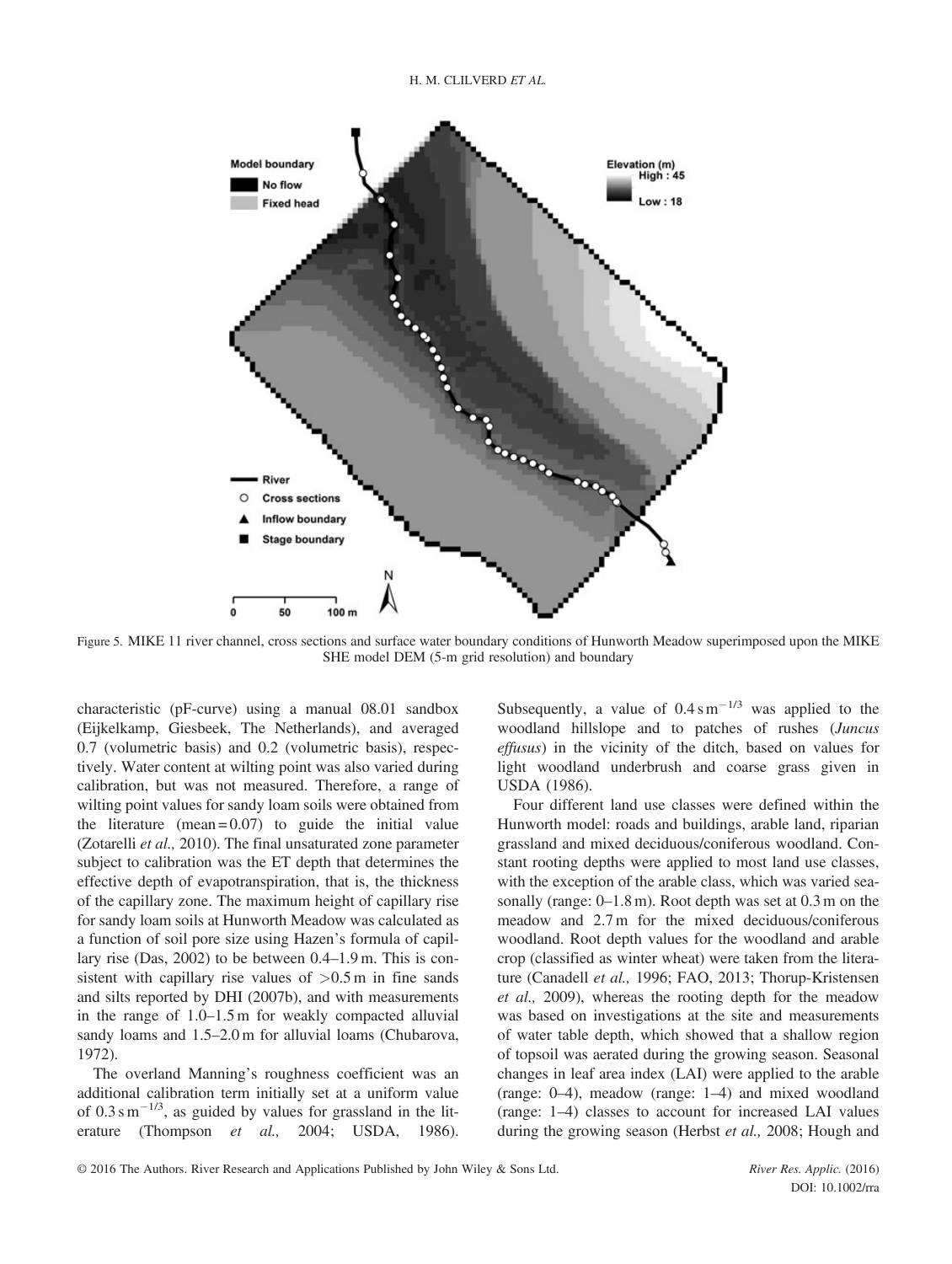Jones, 1997). Root depth and LAI was defined as 0 for the 'roads and buildings' land cover class.

In order to simulate the ponded conditions that were present at the downstream end of the meadow, an area of lower soil permeability was specified for the spatial extent of the pond to account for the accumulation of fine sediment in this region. A subsurface leakage coefficient of  $1 \times 10^{-9}$  s<sup>-1</sup> was used for the pond area, and detention storage and initial water depth were both set at 0.05 m. The MIKE SHE drainage option was used to represent relatively small-scale, fast runoff along the base of the hillslope and to route drainage into topographical lows along the agricultural ditch. A drainage level and a time constant were applied along the base of the hillslope and the ditch and were altered in the sensitivity analysis and model calibration. A drainage level of  $-1.6$  m and a time constant of  $6 \times 10^{-8}$  s<sup>-1</sup> along the base of the hillslope, with a higher time constant of  $2.6 \times 10^{-7}$  s<sup>-1</sup> closer to the model boundary, provided the best overall fit (Table I).

Spatially uniform precipitation and potential evapotranspiration were specified, an approach justified by the small size of the model domain. Daily precipitation inputs were based on records from an automatic weather station (Skye MiniMet SDL 5400) installed 100 m from the meadow (Figure 1) supplemented, during periods of instrumental failure, with data from a nearby  $(<10 \text{ km})$  UK Met Office meteorological station (source ID: 24 219, Mannington Hall). Daily Penman–Monteith potential evapotranspiration (Monteith, 1965) was computed from air temperature, net radiation, relative humidity and wind speed observations from the onsite weather station. A detailed description of the evapotranspiration calculations is given in Clilverd et al. (2013).

The maximum allowed model time steps for the unsaturated flow (using the two-layer water balance method), saturated flow (finite difference) and evapotranspiration components were set at 24 h. A shorter time step of 0.25 h was specified for the overland flow (finite difference) component to ensure model stability. However, in flat areas with ponded water, such as on floodplains, the difference in water depth between grid cells is close to 0, which requires very small overland flow time steps. To allow the simulation to run with longer time steps and further reduce numerical instability, the calculated overland flows between cells were multiplied by a damping factor to reduce flow between cells when the flow gradient was close to 0. Rather than the default damping function in MIKE SHE, an alternative single parabolic function was specified, which approached zero more quickly and was consistent with the approach used in MIKE FLOOD (DHI, 2007b). This alternative damping function was applied below a specified gradient of 0.001. All model results were stored at 24-h intervals to coincide with the temporal frequency of observations.

#### MIKE 11 model development

Two MIKE 11 models were developed, one for the embanked river scenario and another for the restored scenario. Dynamic coupling of each MIKE 11 river model and the appropriate (embanked/restored) MIKE SHE model through the exchange of simulated water levels at MIKE 11 h-points (points where water level data are calculated along the river branch) and MIKE SHE river links enabled the simulation of river–aquifer exchange and inundation from the river onto the floodplain (DHI, 2007a; Thompson et al., 2004). River–aquifer exchange was simulated using the aquifer-only formulation, where the river is assumed to be in full contact with the aquifer material. This was a suitable method given the similarity between river and groundwater chemistry along the riverbanks and the high baseflow index (0.81) and flow exceedance values for Q95 (51%), which indicated high groundwater contributions to discharge at the site (Clilverd et al., 2013).

| Table I. Final calibrated MIKE SHE and MIKE 11 parameter values |  |  |  |  |
|-----------------------------------------------------------------|--|--|--|--|
|-----------------------------------------------------------------|--|--|--|--|

| Parameter                                                                 | Value                                    |  |
|---------------------------------------------------------------------------|------------------------------------------|--|
| <b>MIKE SHE</b>                                                           |                                          |  |
| Overland Manning's coefficient (sec m <sup><math>-1/3</math></sup> )      | $0.30$ (grass)<br>0.4 (light underbrush) |  |
| Water content at saturation (volumetric)                                  | 0.24                                     |  |
| Water content at field capacity (volumetric)                              | 0.10                                     |  |
| Water content at wilting (volumetric)                                     | 0.05                                     |  |
| Saturated hydraulic conductivity (m $sec^{-1}$ )                          | $1 \times 10^{-6}$                       |  |
| Evapotranspiration surface depth (m)                                      | 1.10                                     |  |
| Horizontal hydraulic conductivity (m $sec^{-1}$ )                         | $9 \times 10^{-7}$                       |  |
| Vertical hydraulic conductivity $(m \sec^{-1})$                           | $1 \times 10^{-7}$                       |  |
| Drainage level (m)                                                        | $-1.6$                                   |  |
| Drainage time constant (sec <sup>-1</sup> )<br>MIKE <sub>11</sub>         | $2.6 \times 10^{-7}$                     |  |
| River bed resistance (sec m <sup><math>-1/3</math></sup> ) (time varying) | $0.058 - 0.15$                           |  |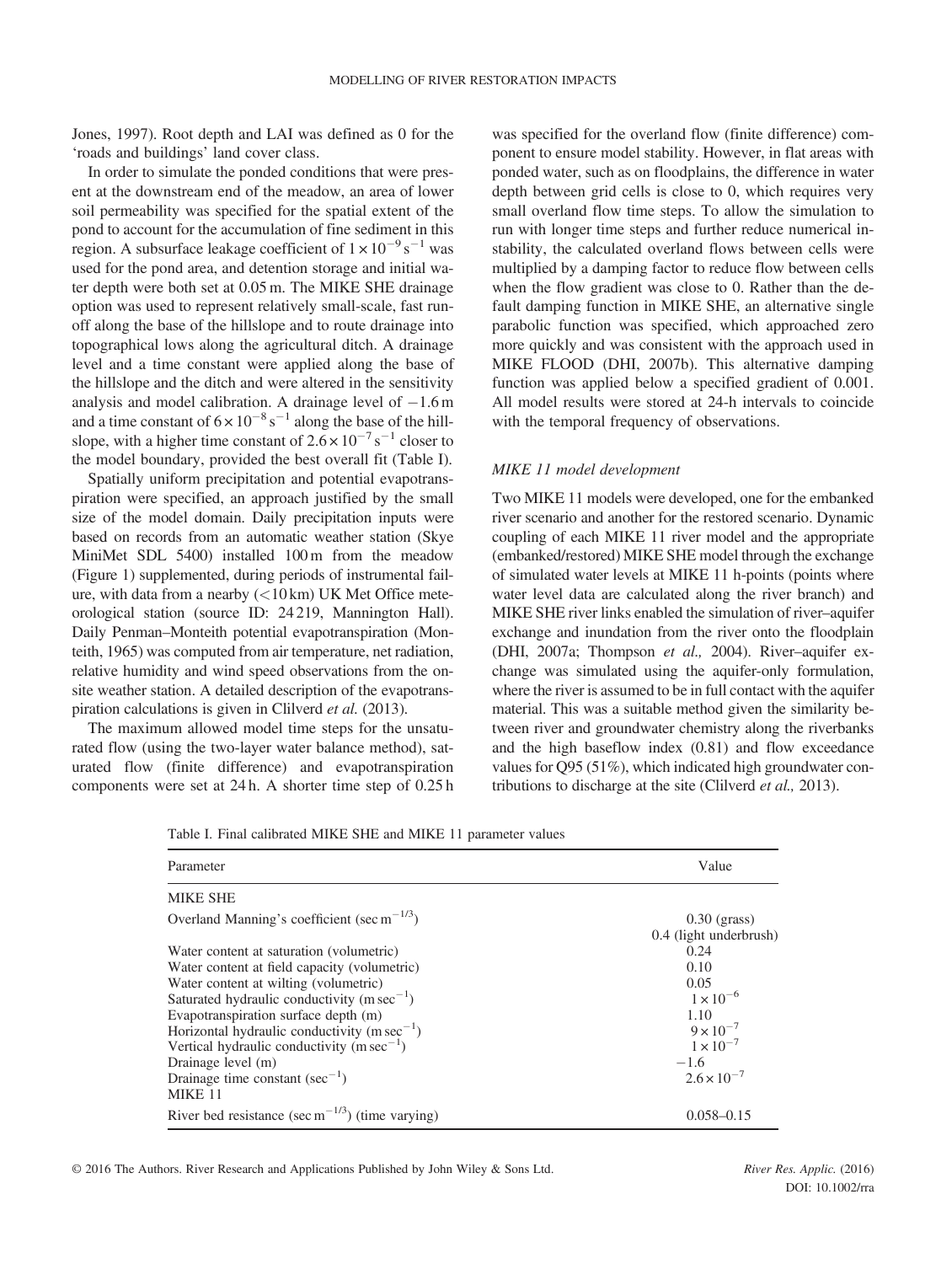A 576-m section of the River Glaven beginning immediately upstream and ending just downstream of Hunworth Meadow was digitized in MIKE 11 using 1:10 000 Ordnance Survey digital data (Land-Line.Plus) (Figure 5). River cross sections for the two MIKE 11 models representing pre-restoration and post-restoration channel configurations were specified using the results from the dGPS surveys conducted before and after embankment removal. Cross sections were surveyed at approximately 10-m intervals.

A discharge boundary condition was specified at the upstream end of the MIKE 11 model using daily discharge records from the gauging station located immediately upstream of Hunworth Meadow. A constant water-level boundary condition of 18.6 m AOD was applied at the downstream end of the MIKE 11 model. This level was just above the bed of the river at the lowest cross section and prevented the river drying out whilst permitting discharge of water from the downstream end of the MIKE 11 model (e.g. Thompson et al., 2004). An initial water depth of 0.2 m throughout the MIKE 11 model at the start of the simulation period was obtained from the records of a stage board installed in the river towards the downstream end of the reach (Figure 1).

A constant Manning's roughness coefficient for bed resistance of  $0.08 \text{ s m}^{-1/3}$  was initially applied to the model. However, this value resulted in river levels being too high in the winter and too low in the summer. Instead, a time varying Manning's roughness coefficient was specified throughout the MIKE 11 model based on the approach used by House et al. (2015), to account for seasonal differences in bed resistance associated with in-stream macrophyte growth. Seasonal macrophyte growth in the river was easily identified in the river discharge record (Clilverd *et al.*, 2013) as it impacted the rating curve and resulted in a slow increase in baseflow through the summer, despite low or no rainfall. This effect declined during the autumn because of macrophyte dieback or more abruptly during flood events because of de-vegetation of the river channel (e.g. Chambers et al., 1991). Two general summer conditions were identified for varying Manning's roughness values among years: (1) high-flow summers where macrophyte growth was restricted and (2) low-flow summers where stable conditions resulted in substantial vegetation growth. A Manning's roughness coefficient of  $0.058 \text{ s m}^{-1/3}$  was applied in the winter, and maximum values of  $0.08 \text{ s m}^{-1/3}$  and  $0.15 \text{ s m}^{-1/3}$  were applied in June during high-flow and low-flow summers, respectively. These values are within the range of 0.045 to 0.353  $\text{m}^{1/3} \text{s}^{-1}$  reported for a UK chalk stream by House et al. (2015). The growth period was defined as April to September, and Manning's roughness values during this period were interpolated between the winter and summer values, which was guided by macrophyte growth measurements in a UK chalk stream reported by Flynn et al. (2002).

The MIKE 11 models were set up to run at 1-min time steps. Once coupled to the MIKE SHE model, the specified MIKE SHE time step allowed storage of river flow and water levels at hourly intervals. Using the approach adopted by Thompson et al. (2004), flood codes were used to specify MIKE SHE model grid cells that could be directly inundated from the MIKE 11 model. Potentially flooded cells comprised the immediate riparian area, which included the grid cells through which the river ran, those coincident with embankments (if present) and the zone up to 10 m (two grid cells) onto the meadow. These MIKE SHE grid cells were flooded from the river if water levels simulated by MIKE 11 were higher than the corresponding MIKE SHE grid surface level. Once a grid cell was flooded, the overland flow component of MIKE SHE would simulate surface water movement onto adjacent model grid cells further away from the river. Infiltration and evapotranspiration from flooded cells would also be simulated in the same way as if flooding occurred from precipitation and surface runoff or the water table reaching the ground surface (Thompson et al., 2004).

#### Model calibration and validation

A sensitivity analysis was performed as an initial step in the calibration process. Using the MIKE Zero automatic calibration procedure (Autocal), parameters were individually varied, and the most sensitive model parameters were then included in the model calibration (Table I). Model calibration and validation were principally undertaken through the comparison of observed and simulated groundwater levels. Observations were provided for 10 shallow (1–2 m depth) wells arranged in three transects across Hunworth Meadow (Figure 1). Groundwater table was recorded using a combination of manual well dipping and pressure transducers (Solinst 3.0 Levelogger corrected for barometric pressure changes using a single Solinst barologger). Further details of the well locations and instrumentation are given in Clilverd et al. (2013). Mean daily water levels were derived from the hourly observations from the pressure transducers for comparison with simulation results. In addition, simulated water levels in the River Glaven were compared with records from the stage board installed at the downstream end of the reach (Figure 1).

Calibration and initial model validation were undertaken for the embanked model using a split sample approach. The 13-month period 22 February 2007 to 14 March 2008 was used for calibration, and the following 12 months (15/ 03/2008 to 15/03/2009) for validation. The end of this period coincided with embankment removal, so that calibrated parameter values were specified within the model representing restored conditions with the subsequent 16 months (29/03/2009 to 25/07/2010) providing a second validation period. As described previously, a number of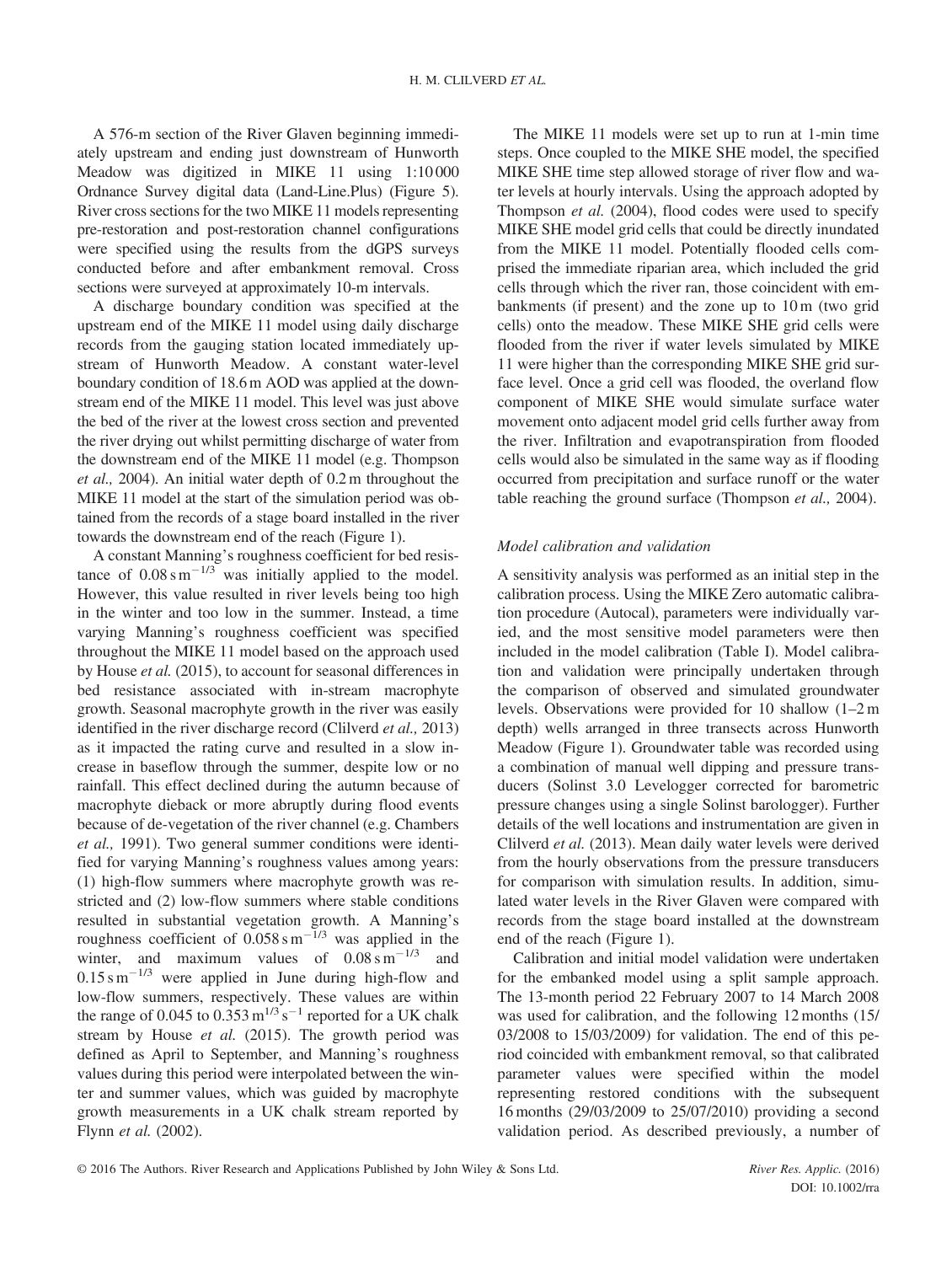model parameters were varied during model calibration (Table I). Initial calibration was undertaken using an automatic calibration procedure that was based on the shuffled complex evolution method with the optimal parameter set being selected according to the lowest aggregate root mean square error (rmse), a measure of the average magnitude of error for the comparisons between observed and simulated groundwater and river water levels (DHI, 2007c; Duan et al., 1992; Madsen, 2000, 2003). This approach was undertaken for the coarser  $15 \times 15$  m model grid to reduce the computational time due to the number of individual model runs ( $n = 480$ ) required for the automatic calibration routine to determine an optimal parameter set. Following autocalibration, the model grid size was reduced to  $5 \times 5$  m, and the calibration was checked and refined manually, with the model performance being assessed statistically using the RMSE, the correlation coefficient  $(R)$  and the Nash– Sutcliffe efficiency coefficient (Nash and Sutcliffe, 1970). These key statistics assess different aspects of the model performance (bias, correlation, goodness of fit) and have been widely used in similar studies including those where optimized parameter values from auto-calibration routines are refined manually (House et al., 2015; Rochester, 2010; Thompson, 2012; Thompson et al., 2013). The final values of the calibration terms defined at the end of this process are summarized in Table I. The same statistical measures were subsequently employed to assess model performance for both of the validation periods.

#### Impact assessment of embankment removal

The hydrological effects of removing the embankments along the River Glaven were investigated by running the two MIKE SHE/MIKE 11 models representing prerestoration and post-restoration conditions for the same extended period with identical climatic and river flow conditions. This method avoids the differences in simulated hydrological conditions that are due to inter-annual climate variability within the pre-restoration and post-restoration periods used for model calibration and validation. For example, 2007 and 2008 (pre-restoration) were characteristically wetter than 2009 and 2010 following restoration (Table II). Simulating pre-restoration and post-restoration for the same period therefore enables the effects of embankment removal to be assessed directly. The simulation period for this assessment was the decade 2001–2010. As for the calibration and validation periods, the upstream boundary condition of the MIKE 11 model was specified as mean daily discharge at the Hunworth gauging station. In the absence of data from the local automatic weather station, daily precipitation and Penman–Monteith potential evapotranspiration were derived from records from the Mannington Hall meteorological station. These data represented a range of climate and Table II. Total precipitation and potential evapotranspiration (Penman–Monteith) and precipitation minus evapotranspiration for the hydrological years 2002–2010

| Hydrological<br>year | Precipitation<br>(mm) | ET<br>(mm) | Precipitation - ET<br>(mm) |
|----------------------|-----------------------|------------|----------------------------|
| 2002                 | 598                   | 475        | 86                         |
| 2003                 | 736                   | 537        | 200                        |
| 2004                 | 829                   | 520        | 309                        |
| 2005                 | 728                   | 490        | 238                        |
| 2006                 | 697                   | 522        | 175                        |
| 2007 <sup>a</sup>    | 972                   | 475        | 496                        |
| 2008 <sup>a</sup>    | 738                   | 460        | 277                        |
| 2009 <sup>a</sup>    | 669                   | 497        | 172                        |
| $2010^a$             | 766                   | 511        | 255                        |

ET, evapotranspiration.

<sup>a</sup>Calibration and validation period: climatology data from on-site weather station at Hunworth. Preceding years show data from the nearby (<10 km) UK Met Office meteorological station at Mannington Hall (source ID: 24219).

river flow conditions, including extreme high river flow (i.e. 2001 and 2007) and low river flow (i.e. 2009) years (Figure 3), which enabled the simulation of a spectrum of probable flow conditions expected on the floodplain under both pre-restoration and post-restoration conditions.

Bankfull capacity for the embanked river channel was estimated using a cubic regression between river stage and discharge  $(r^2 = 0.999; y = -635.0860 + 162.9633 \times x +$  $-11.7679 \times x^2 + 0.2606 \times x^3$ . As bankfull discharges for the embanked scenario were not observed during the 10 year period of the discharge record, bankfull capacity was extrapolated beyond the available data and thus should be treated with caution. Bankfull capacity for the restored river was derived from MIKE 11 discharge-stage relationships and bankfull measurements from the river cross sections. In addition, bankfull capacity was evaluated using MIKE SHE results depicting the depth of overland water, which enabled the identification of two thresholds for overland flow: a high discharge threshold above which widespread inundation occurred and a lower threshold above which localized flooding (up to one grid cell—i.e. 5 m—from the river) occurred.

### RESULTS

#### Model calibration and validation

For the majority of dip wells, there is very good agreement between the observed and simulated groundwater levels throughout the calibration and validation periods (Figure 6). The timing of simulated groundwater fluctuations fits well with the observed data. In particular, the rapid response of groundwater during high-magnitude rainfall and river flow events is captured well by the model. The observed and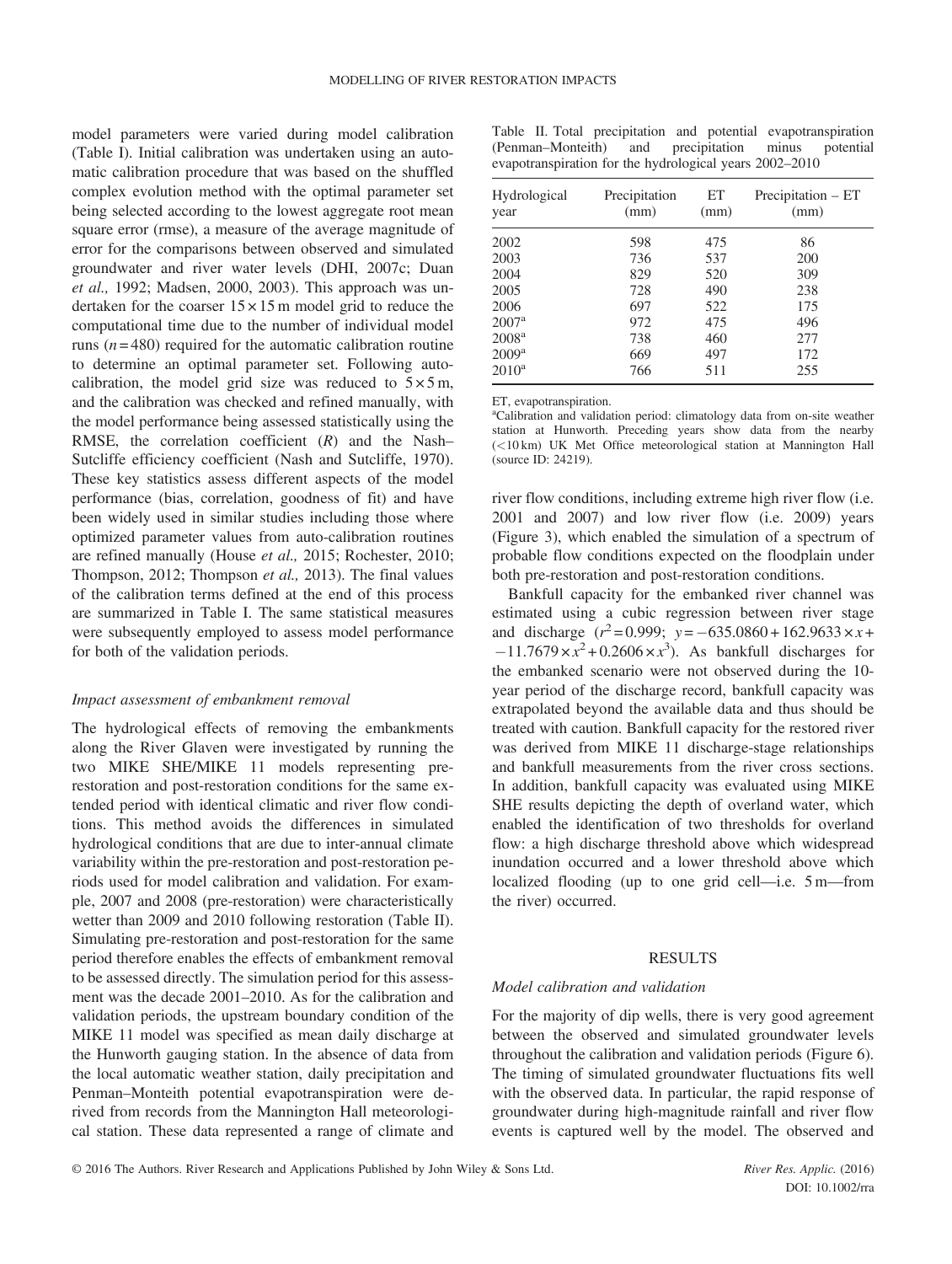

Figure 6. Comparison of observed and simulated groundwater depths for the calibration and validation periods for six representative wells across the floodplain. The embankment removal in March 2009 is highlighted by the vertical hashed bar This figure is available in colour online at wileyonlinelibrary.com/journal/rra

simulated rates of groundwater decline following periods of elevated water tables (typically March to May) also show generally good agreement each year. During some periods of low rainfall (e.g. August to mid-October 2009), simulated groundwater levels close to the river are higher than the observed levels, possibly because of overestimated in-stream macrophyte growth; however, this difference is  $< 0.2$  m.

Groundwater levels on the floodplain are controlled by river stage and responses to rainfall. The model reproduces the close connection between groundwater and river water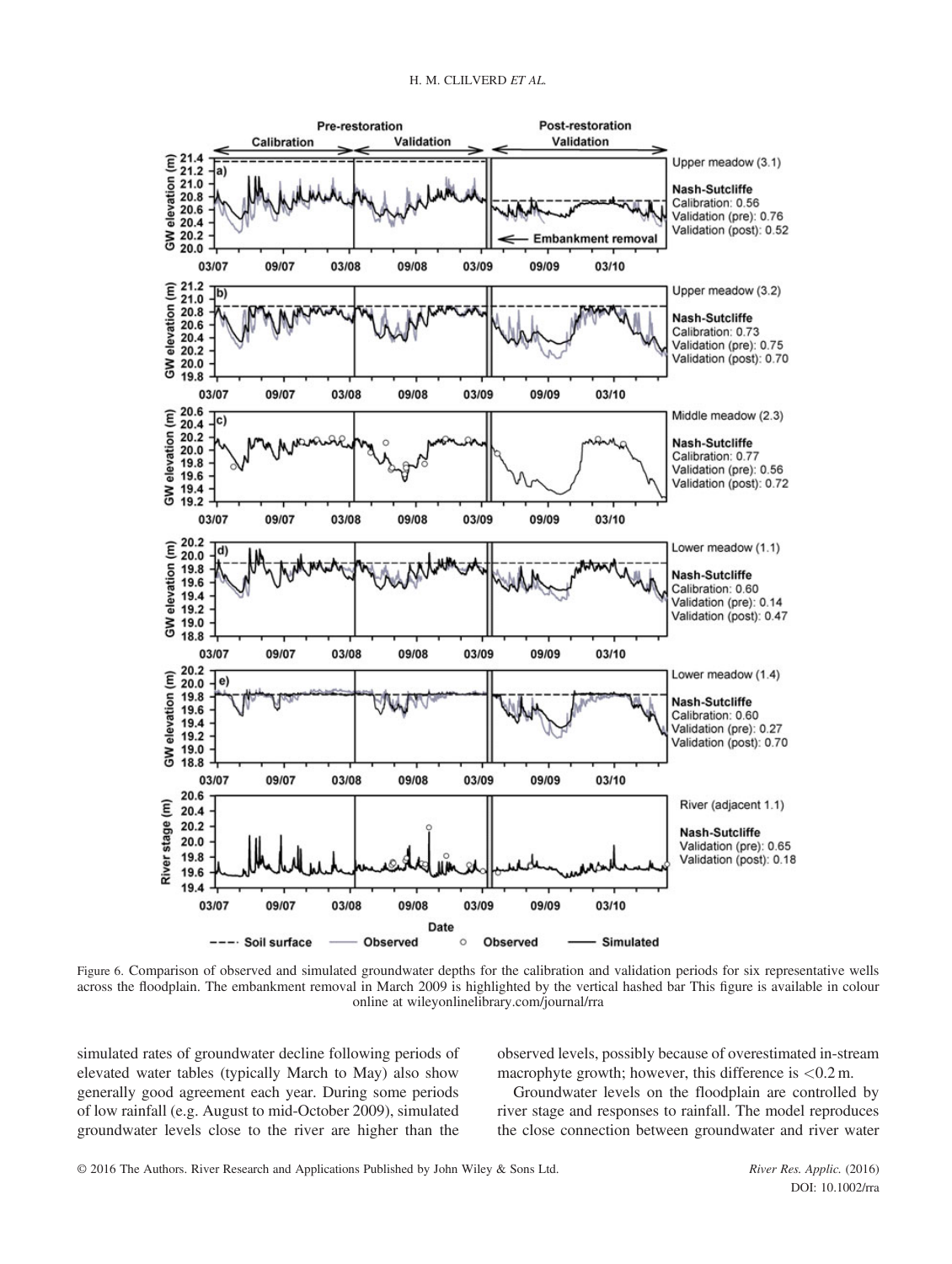levels and captures the recession of groundwater levels in response to decreasing river levels (Figures 3 and 6). Seasonal changes in groundwater levels are reproduced well by the model. Levels at each of the well locations exhibit similar temporal patterns, with distinct seasonal fluctuation in groundwater levels in the range of 0.4–0.6 m. Across the floodplain, greater fluctuations in groundwater levels are simulated during the summer when drier conditions result in water levels that are typically lower in the soil profile, compared with the winter when surface soils are predominantly saturated (Figure 6). Consequently, greater variability in groundwater levels occurs between summers than between winters. The model clearly reproduces the lower groundwater levels observed during the dry summers of 2009 and 2010 following embankment removal, compared with the wet summers in 2007 and 2008 in which both observed and simulated groundwater levels are higher.

The ability of the model to represent observed conditions within the Hunworth Meadow is further demonstrated in Table III that summarizes the model performance statistics for each well for the calibration period and each of the validation periods (pre-restoration and post-restoration). The mean error for groundwater levels is typically less than ±0.05 m, and the correlation coefficient averages 0.85, 0.80 and 0.85 for the calibration and pre-validation and post-validation periods, respectively. Values of the Nash– Sutcliffe efficiency coefficient are between 0.5 and 0.8 for most of the wells, indicating fair to good model performance. In particular, excellent performance is indicated for wells 3.1 and 3.2. The first of these was the only well located on the embankment and as a result necessitated the re-installation of monitoring equipment after restoration (note the change in soil surface elevation in Figure 6a). Water levels simulated by the model also provide a good fit at Well 1.1, which was located next to the embankment at the downstream end of the meadow and at wells spanning the middle section of the meadow (Wells 2.1–2.3). The model performs less well at the edge of the ditch (i.e. at those wells that were in many cases within 1 m of this channel) and at the floodplain–hillslope margin. Model performance statistics indicate a poorer fit in this narrow section of the floodplain, with simulated groundwater levels being periodically slightly higher than observed at Well 2.4 and lower than observed at Wells 3.4 and 3.5 (Figure 6). Model performance in some of the lower meadow wells (e.g. Wells 1.1 and 1.3) is poor during the pre-restoration validation because of lower than observed groundwater levels during a period of low rainfall from April to May 2008.

Collectively, the comparisons between observed and simulated groundwater levels and the associated model performance statistics indicate a good ability of the model to reproduce groundwater levels across most of the meadow for periods both before and after the removal of river embankments. These results suggest that the model is an appropriate tool to assess the impacts of embankment removal upon hydrological conditions across the floodplain.

## Impacts of embankment removal on overbank flows and floodplain inundation

The impact of embankment removal upon the potential for overbank flows is summarized in Figure 7. This shows the

Well Calibration (pre-restoration) Validation (pre-restoration) Validation (post-restoration)  $ME$  R NSE ME R NSE ME R NSE  $1.1 \t -0.02 \t 0.79 \t 0.60 \t 0.02 \t 0.71 \t 0.14 \t -0.02 \t 0.70 \t 0.47$  $1.2<sup>a</sup>$   $-0.02$   $0.74$   $-0.23$   $-0.05$   $0.42$   $-1.71$   $-0.07$   $0.75$   $0.29$ 1.3 0.03 0.81 0.49 0.03 0.65 0.16 0.03 0.83 0.62  $1.4$  0.00 0.79 0.60 0.00 0.66 0.27 -0.03 0.86 0.70 1.6 0.04 0.74 0.12 0.00 0.65 0.17 0.01 0.68 0.37 2.1  $-0.13$  1.00  $0.62$   $-0.05$  0.91  $0.75$   $-0.07$  0.99  $0.67$ 2.2  $-0.10$   $0.99$   $0.67$   $-0.01$   $0.85$   $0.58$   $-0.02$   $0.99$   $-6.56$ 2.3 0.01 0.96 0.77 0.05 0.85 0.56 0.02 0.89 0.72 2.4  $-0.05$   $0.62$   $-0.80$   $-0.04$   $0.80$   $0.31$   $0.05$   $0.91$   $0.54$  $3.1$   $-0.06$   $0.85$   $0.56$   $0.01$   $0.90$   $0.76$   $-0.04$   $0.84$   $0.52$  $3.2$   $-0.04$   $0.89$   $0.73$   $0.03$   $0.89$   $0.75$   $-0.03$   $0.84$   $0.70$ 3.3 0.07 0.86 0.37 0.00 0.75 0.20 0.05 0.81 0.57 3.4 0.01 0.82 0.55 0.03 0.85 0.18 n/a n/a n/a 3.5 0.04 0.89 0.45 0.00 0.88 0.69 0.11 0.81 0.26 River stage  $n/a$   $n/a$   $n/a$   $0.08$   $0.97$   $0.65$   $-0.03$   $0.65$   $0.18$ 

Table III. Mean error (ME – m), correlation coefficient (R) and Nash–Sutcliffe model efficiency coefficient (NSE) for the calibration (22/02/ 07 to 14/03/2008) and validation (pre-restoration: 15/03/2008 to 15/03/2009; post-restoration: 29/03/2009 to 25/07/2010) periods

n/a, data not available for the period.

a Note that there were problems at times with the level logger at Well 1.2, so this well was discounted during model calibration and validation.

© 2016 The Authors. River Research and Applications Published by John Wiley & Sons Ltd. River Res. Applic. (2016)

DOI: 10.1002/rra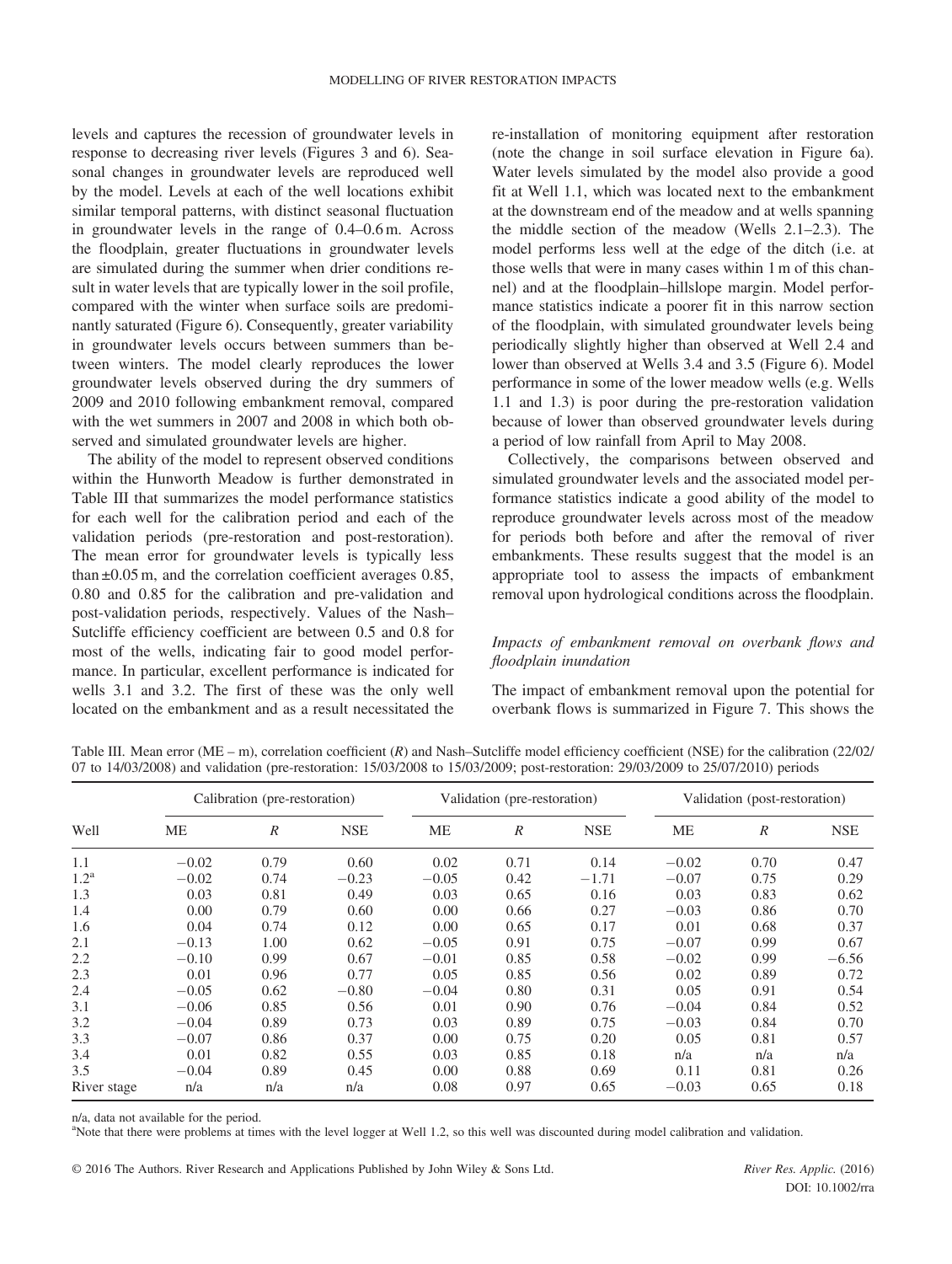

Figure 7. Mean daily river discharge from 2001 to 2010. The embanked and restored bankfull capacity is shown, above which widespread inundation of the floodplain would have occurred. Two bankfull thresholds, a minimum and maximum, are shown for the restored river, which correspond to the cross section inset; flows above these thresholds result in localized and widespread flooding, respectively. This figure is available in colour online at wileyonlinelibrary.com/journal/rra

daily discharge at the Hunworth gauging station for the period 2001–2010 upon which are superimposed the estimated bankfull channel capacities under both embanked and restored conditions. Throughout the whole 10-year period, no overbank flows were simulated because the bankfull channel capacity  $(5.1 \text{ m}^3 \text{ s}^{-1})$  was greater than the maximum observed flow of  $3.1 \text{ m}^3 \text{ s}^{-1}$ . In contrast, river flows frequently exceeded bankfull capacity in the restored model, where two thresholds for inundation on the floodplain were identified: the high-flow channel capacity  $(1.67 \text{ m}^3 \text{ s}^{-1})$ above which widespread floodplain inundation occurred and the low-flow channel capacity  $(0.6 \text{ m}^3 \text{ s}^{-1})$  that resulted in localized inundation at the river edge in an area corresponding to the former location of the embankments. Such flooding did not occur in pre-restoration conditions because of the steep sides of the embankments. Throughout the 10 year period, discharge exceeded the high-flow channel capacity for widespread flooding in the restored model on nine occasions, albeit only for short periods (1 day). Three large overbank events occurred over a month-long period from late May to June 2007, interspersed with eight smaller localized flooding events at the river edge. Localized flooding was much more frequent (61 occasions) and of longer duration (2–3 days) and is likely to result in a more dynamic and natural transitional zone between the river and the floodplain.

Surface flooding on the floodplain is simulated within the MIKE SHE models when groundwater levels intercept the ground surface (in which case precipitation cannot be infiltrated) or when the river overtops the channel banks. In the embanked model, groundwater was the only source of flooding on the floodplain, whereas under restored conditions, inundation also occurred because of overbank flows. Restoration of these overbank flows and the reconnection of the river and its floodplain therefore had a marked effect on simulated floodplain hydrology. This is clearly demonstrated in Figure 8, which shows the simulated extent and depth of surface water for the pre-restoration and postrestoration models for two high river flow events. The first (which occurred on 28/05/2007) is associated with a mean daily discharge of  $1.9 \,\mathrm{m^3\,s^{-1}}$ , just above the threshold channel capacity associated with widespread inundation under restored conditions, whilst the second (18/07/2001) is the largest event  $(3.1 \text{ m}^3 \text{ s}^{-1})$  during the 10-year simulation period.

Results for the embanked, pre-restoration model show that river water was constrained within the river channel by the embankments, which were not flooded in both events shown in Figure 8 and indeed throughout the 10-year simulation period. During the smaller flood event (Figure 8a), flooding was limited to the margins of the floodplain ditch and the downstream ponded area and was driven by rising groundwater tables. During the larger river flow event (Figure 8c), there was limited groundwater flooding behind the embankments, with surface water depth ranging between 0.0 and 0.02 m across much of the meadow and up to 0.4 m in topographic depressions along the ditch and ponded area in the lower meadow. This was attributed to an extended period of low rainfall, high evapotranspiration and low water table depths that preceded the high flow event.

Under post-restoration conditions, overbank flows resulted in widespread inundation on the floodplain that would supplement groundwater-fed surface water. During the smaller flood event (Figure 8b), much of the floodplain was subject to shallow  $(< 0.3$  m depth) inundation. Embankment removal enabled some overbank flows at the top end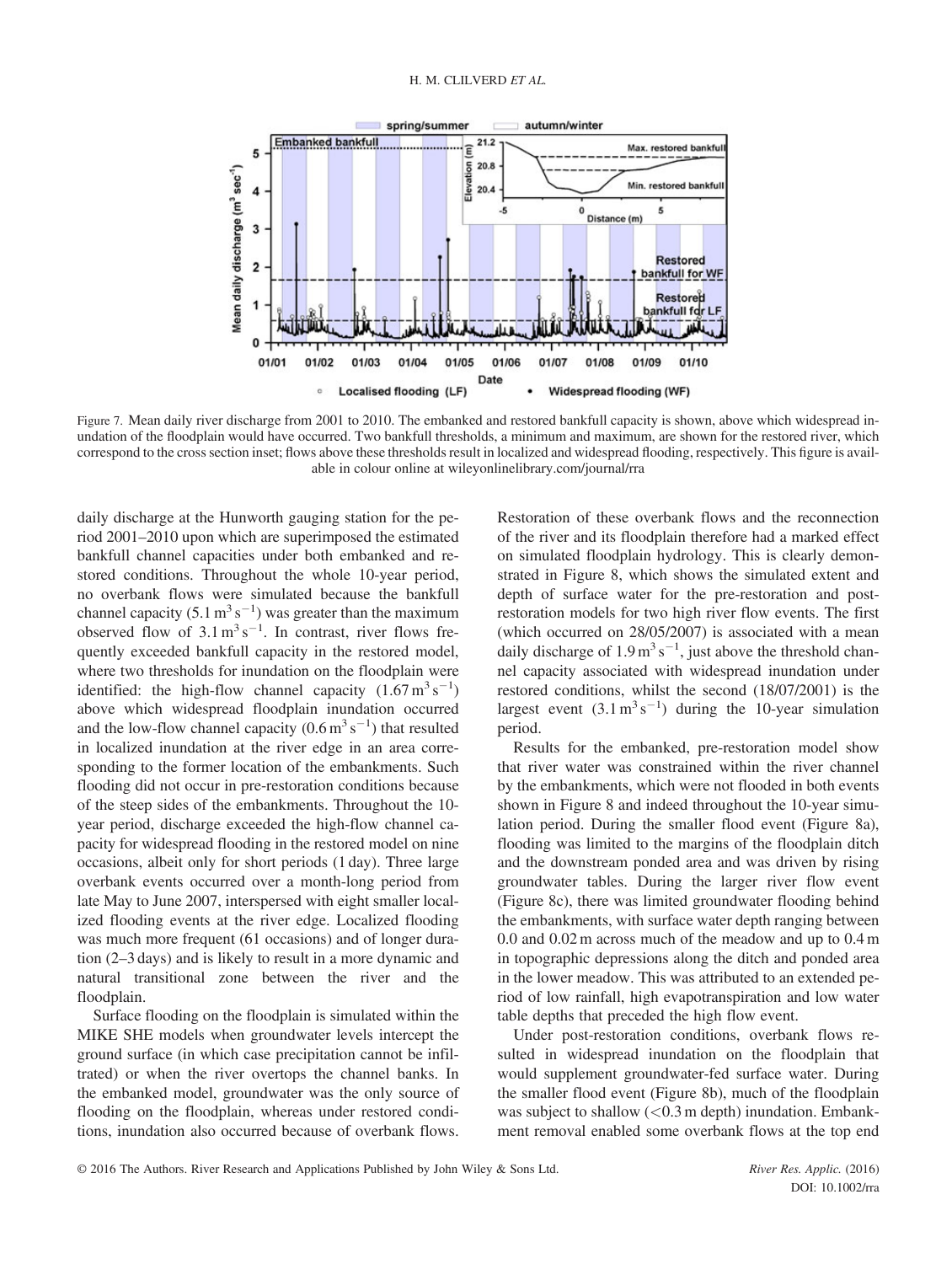

Figure 8. Comparison of simulated surface water extent and depth for the embanked and restored scenarios during (a and b) a small overbank (post-restoration) event (28/05/07; flow = 1.9 m<sup>3</sup> s<sup>-1</sup>) and (c and d) a larger overbank (post-restoration) event (18/07/01; flow = 3.1 m<sup>3</sup> s<sup>-1</sup>). This figure is available in colour online at wileyonlinelibrary.com/journal/rra

of the floodplain, although a relatively high section of the riverbank and adjacent floodplain in the upper-middle part of the site was not flooded. Further downstream, the lower half of the floodplain was directly connected with the river, and the previously embanked area was inundated. During the largest flood event (Figure 8d), nearly the entire floodplain (with the exception of a few MIKE SHE riparian grid cells where the embankments were not removed) was directly connected to the river, and extensive and much deeper flooding (0.2–0.6 m) occurred.

Simulation results show that the ditch running parallel, but to the north of the river, played an important role in distributing floodwater. Surface water resulting from high water tables or overbanking of the river was channelled across and down the floodplain into the ditch, which then filled and contributed to flooding along the ditch marginal areas, ponding in topographic depressions and subsequent groundwater recharge leading to higher water table elevations (Figure 8). Surface water accumulated in the lower section of the meadow in the region of the pond. Prior to the restoration, the ponded area that was subject to groundwater flooding as well as being fed by the ditch, was saturated for much of the year. In this state, the embankment acted as a barrier for water that had accumulated in this part of the floodplain, preventing its return to the river. However, after the removal of the embankments, drainage of surface water from the floodplain to the river was restored. Water stored in this low-lying area of the meadow during flood events subsequently acted as a source of return flow to the river.

#### Impacts of embankment removal on groundwater

Throughout the 10-year simulation period, groundwater levels close to the river (i.e. within 30 m) were on average 0.01 m higher under restored conditions, whereas groundwater levels in low-lying areas of the meadow that were previously flooded were on average 0.01 m lower in the restored scenario. This is reflected in Figure 9, showing the differences in groundwater levels at the 14 wells simulated by the embanked and restored models. During periods of the highest river flows, groundwater levels were up to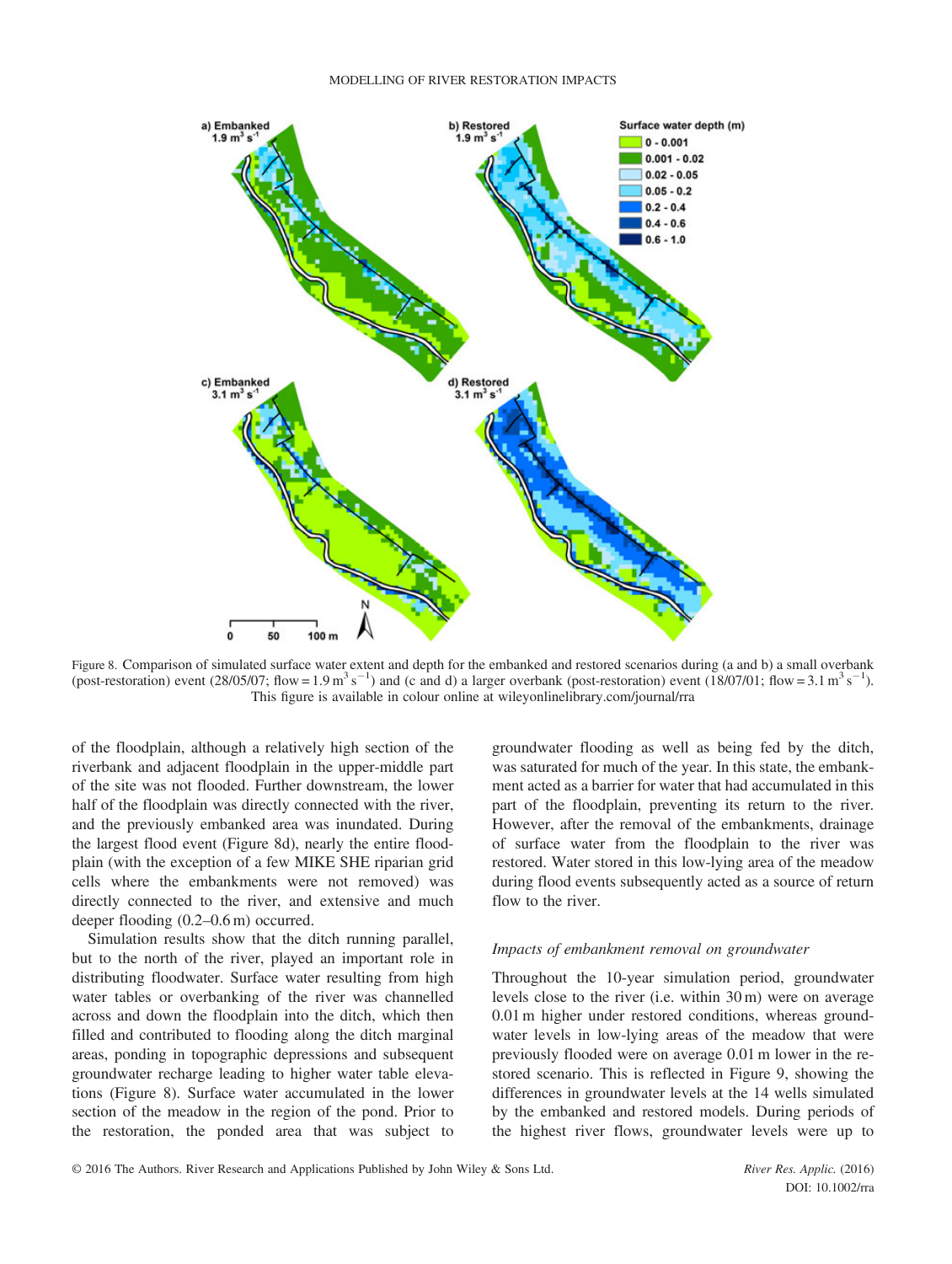

Figure 9. Time series of simulated water table elevation (WTE) differences (a–c) between the restored and embanked scenarios from 2001–2010 (a period that encompassed a range of wet and dry conditions). Positive differences indicate restored WTE > embanked WTE. Differences in WTE are shown at well locations across the floodplain at the (a) upper, (b) middle and (c) lower well transects (see well locations in Figure 1). Comparison of simulated WTE at Well 1.1 and river water level adjacent to Well 1.1 (d) for the embanked and restored scenarios from 2001–2010. This figure is available in colour online at wileyonlinelibrary.com/journal/rra

0.8 m higher under restored conditions. The largest increases in water table elevation occurred along the river banks (e.g. Wells 3.1 and 1.1), in the region of the ditch (e.g. Wells 2.3 and 2.4) and on the relatively low-lying downstream end of the floodplain. The smallest effects were seen at Well 2.1 adjacent to the section of riverbank that was not restored, where increases in water table elevation during high river flow periods were typically less than 0.3 m (Figure 9b). This location corresponds to the relatively high part of the floodplain that, as discussed previously, was not flooded under post-restoration conditions (Figure 8b). Some short periods of slightly lower groundwater levels (up to  $-0.18$  m) were simulated under restored conditions immediately after periods of groundwater and overbank flooding. These are most noticeable at Well 1.1 (Figure 9c) that was located close to the river and the ponded area in this part of the floodplain and at Well 1.4 that was located in a low-lying area next to the ditch. These changes are most likely due to the previously discussed improved drainage at the river– floodplain margin.

The greatest differences in water table elevation between the embanked and restored model results occurred in spring/summer during periods of low river flows. Simulated groundwater levels along the river (i.e. within 30 m) for the restored model were on average  $0.03$  m higher ( $p < 0.05$ ) than those for the embanked model in the spring/summer. No significant differences were found in the autumn/winter  $(p=0.754)$  (Figure 9). This can be attributed to increased surface flooding and floodplain storage during a number of inundation events that occurred in the summer months. Increased floodplain storage before the beginning of the spring/summer drawdown combined with periodic additions from summer flooding reduces the summer groundwater head recession within the meadow (Figure 9d). The higher simulated groundwater levels after embankment removal causes some differences in the hydraulic gradient between the river and floodplain during the summer. In comparison with the embanked model, results for the restored model show that summer groundwater levels at the river margin are closer to river water levels (Figure 9d), resulting in more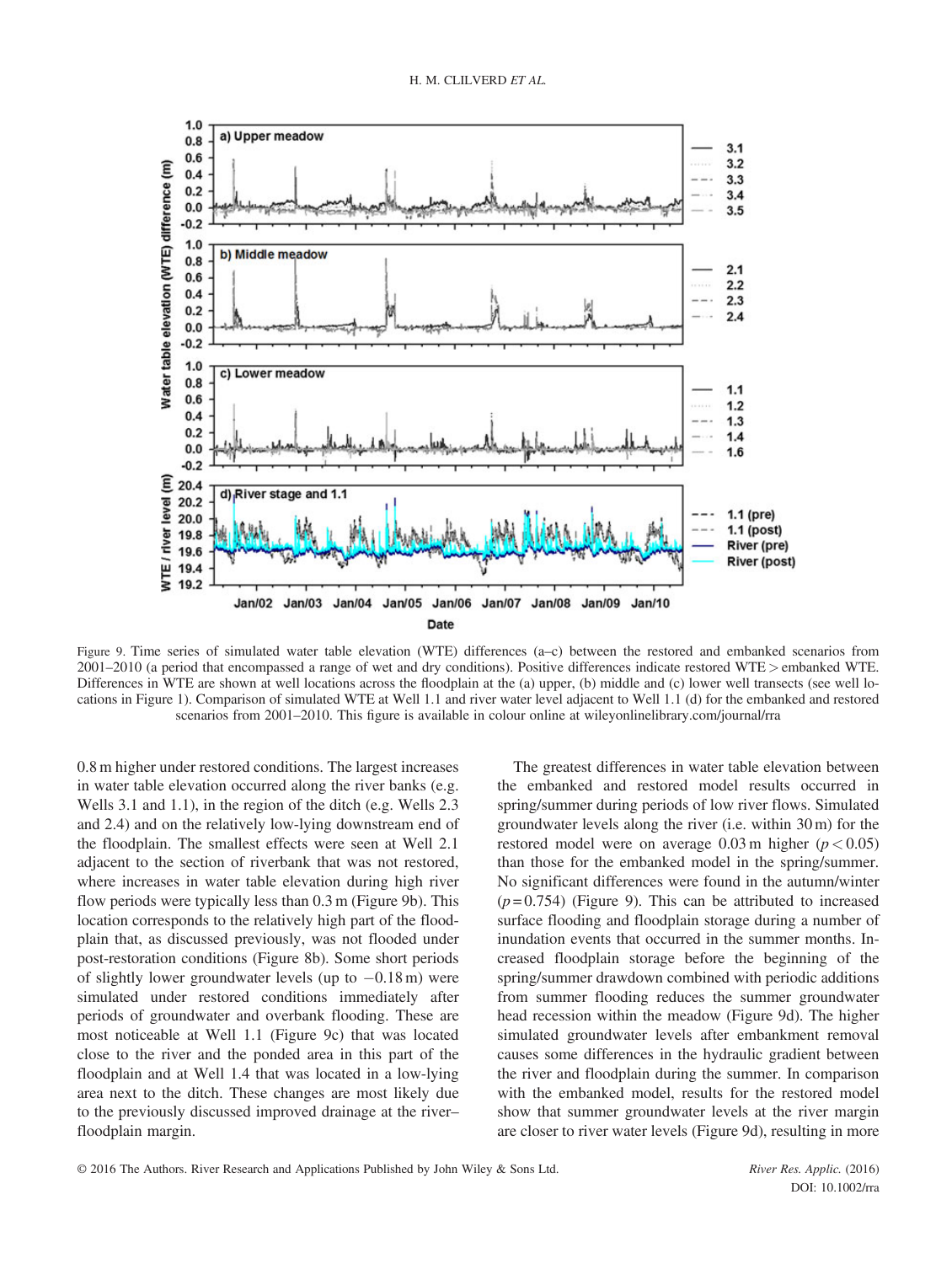frequent reversals in the hydraulic gradient and consequentially a more dynamic subsurface exchange.

During autumn and winter, simulated groundwater movements across the floodplain are complex. A groundwater divide is simulated at the upstream and midstream parts of the meadow with subsurface flow simulated from both the river and ditch to the central part of the floodplain (e.g. Figure 10 a). At this time of year, groundwater levels on the floodplain are close to or above river water levels. In the lower part of the meadows, the high water tables act as a source of water to the river, with some groundwater exchange back to the river being simulated (Figure 10). During dry summer conditions, simulated river levels are above groundwater levels in all wells (Figure 11). The hydraulic gradient from the floodplain to the river is reversed, and instead, simulated subsurface flows are predominantly directed from the river to the floodplain (Figure 10d). Short-term (1–2 days) groundwater ridging and increases in floodplain storage are simulated during periods of peak river flows (Figures 10b, d and 11). However, longer-term (2–3 months) reversal of the hydraulic gradient and the consequent loss of river water to groundwater storage are simulated during dry periods in the summer, possibly because of a dominant down-valley hydraulic gradient (Figures 10c and 11).

Impacts of embankment removal on floodplain storage and flood peak attenuation

The impacts of embankment removal upon both overland and subsurface water storage within Hunworth Meadow are summarized for the 10-year simulation period in Figure 12. The volume of simulated surface water stored on the floodplain is greater in the restored model (Figure 12a). Particularly large differences between the results of the two models are associated with periods when major overbank flood events are simulated under restored conditions. For example, the overland storage volume increases approximately sixfold during the highest flow event (18/07/2001) after simulated restoration (maximum storage increase of  $2159 \text{ m}^3$  compared with  $373 \text{ m}^3$  for the embanked model). As discussed previously, although surface water is stored on the floodplain in the embanked scenario during these periods, groundwater rather than river water overtopping the riverbanks is the source of flooding. Overbank flows substantially enhanced surface storage, which increased 600% from an average of  $144 \text{ m}^3$  in the embanked model to an average of  $841 \text{ m}^3$  in the restored model over the 14 peaks in overland storage shown in Figure 12a. Differences in the simulated volume of



Figure 10. Simulated groundwater elevation and flow direction (arrows) during (a) low (01/01/07) and (b) high (15/10/04) river flow winter conditions and (c) low (01/09/09) and (d) high (28/05/07) river flow summer conditions simulated using the restored MIKE SHE scenario. This figure is available in colour online at wileyonlinelibrary.com/journal/rra

DOI: 10.1002/rra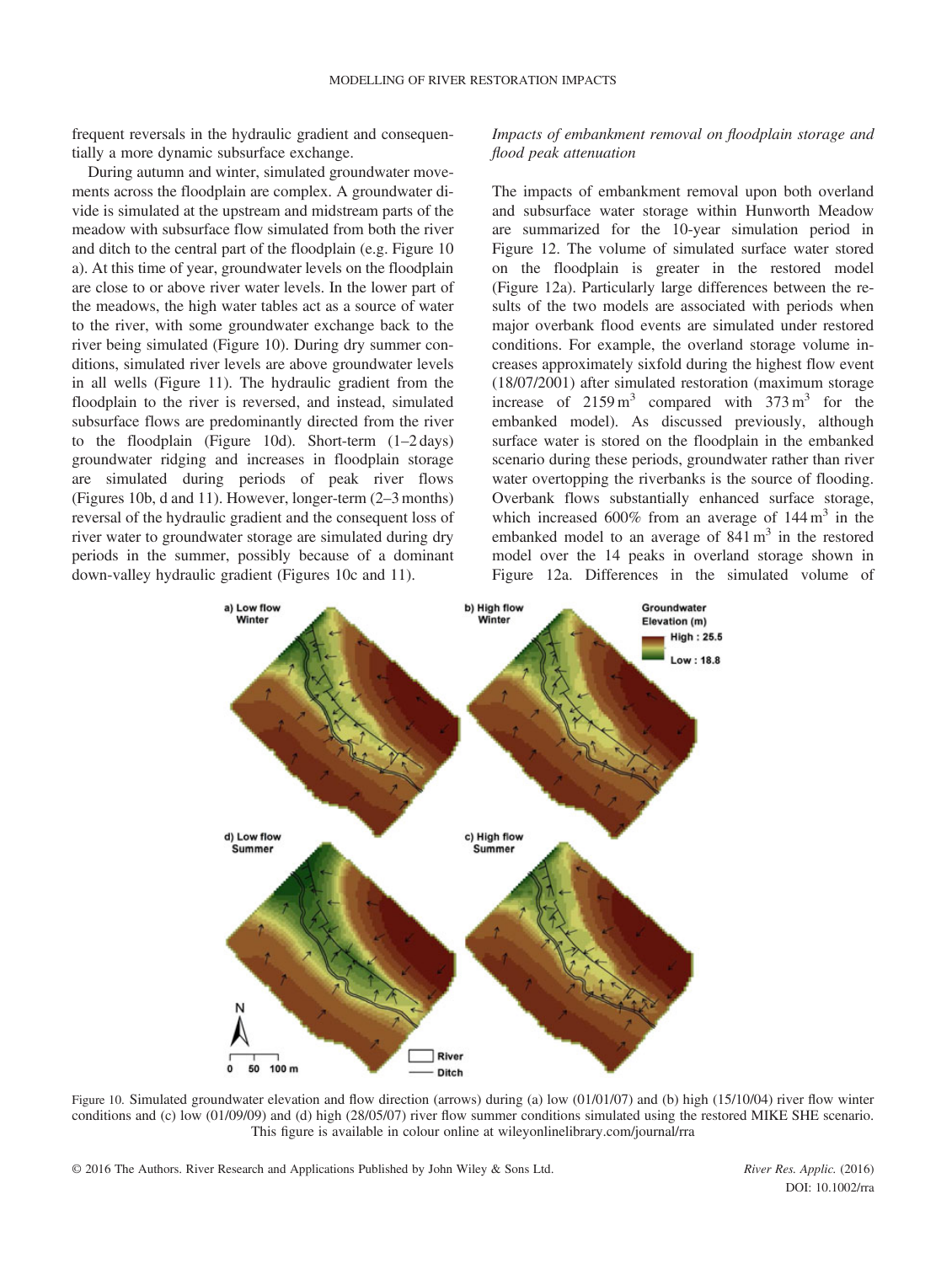

Figure 11. Time series of simulated post-restoration groundwater levels relative to the simulated river levels at each well transect from 2001 to 2010. This figure is available in colour online at wileyonlinelibrary.com/journal/rra

subsurface storage between the embanked and restored models are much less pronounced (Figure 12b). During winter months, groundwater storage is very similar for both models as soils were typically at or near saturation and had limited available storage capacity. However, during the drier floodplain conditions that characterized summer months, subsurface storage is greater under restored conditions. The largest difference in subsurface storage occurred during a period of higher river flow at the end of the dry summer in 2004. At this time, storage change for the original embanked model was  $-1099 \text{ m}^3$  compared with  $-401 \text{ m}^3$  for the restored model (Figure 12b), equivalent to storage volumes in the floodplain of  $38022$  and  $38675 \text{ m}^3$ , respectively.

Although the annual actual evapotranspiration totals did not differ between embanked and restored models (Figure 13), the different components of total evapotranspiration were significantly different. Annual evapotranspiration from the unsaturated zone was on average 7% larger in the embanked model compared with the restored model  $(p < 0.05)$ . This is the result of the higher water tables under restored conditions that limit the depth of the unsaturated zone and the duration of unsaturated conditions at the



Figure 12. Times series of simulated change in (a) overland and (b) subsurface storage for the embanked and restored scenarios. Volume change is set at  $0 \text{ m}^3$  at the beginning of the simulations (i.e. 20/02/2001) This figure is available in colour online at wileyonlinelibrary. com/journal/rra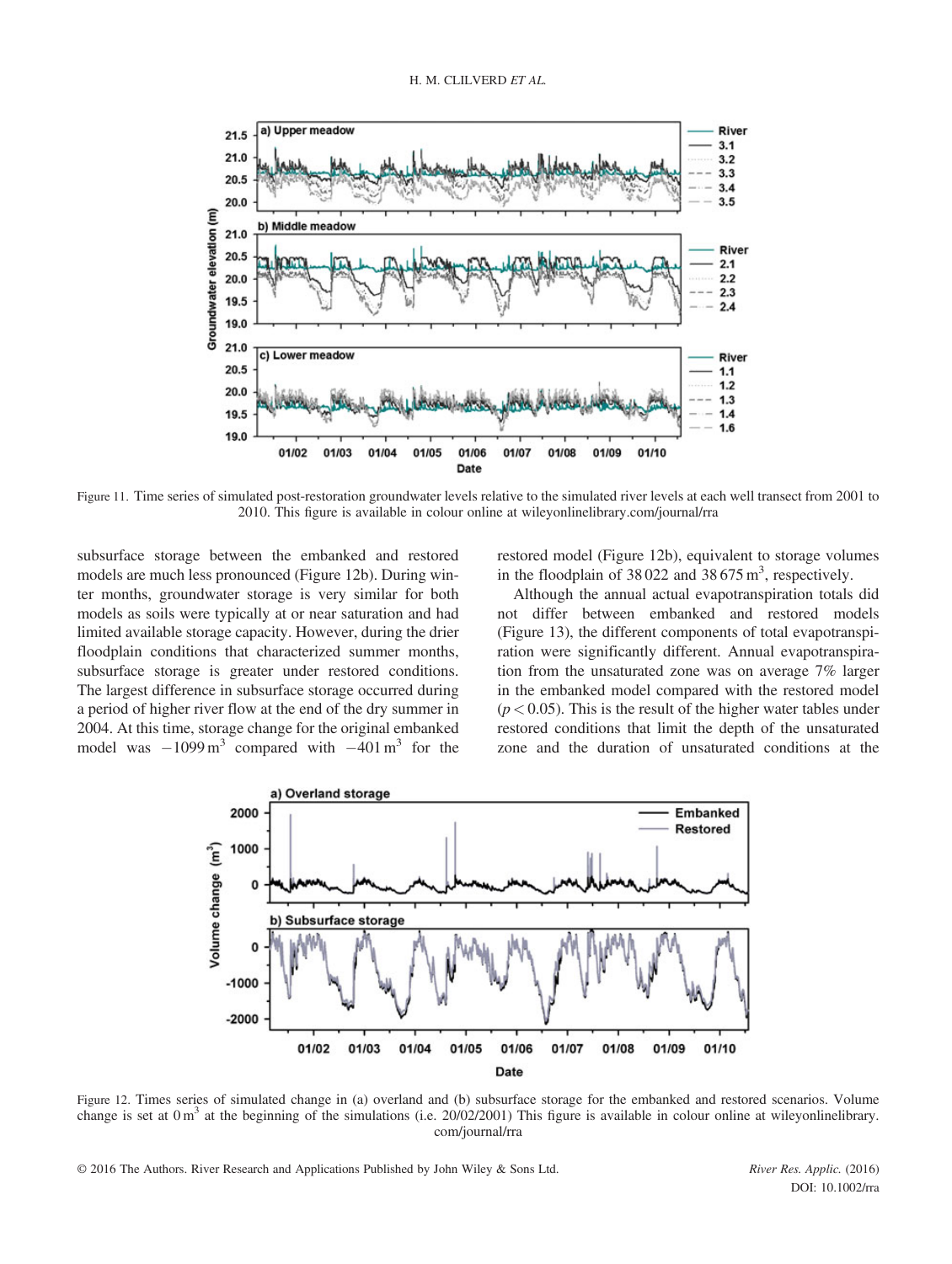

Figure 13. Annual evapotranspiration for the embanked (E) and restored (R) scenarios for the hydrological years 2002–2009. Total evapotranspiration is broken down into the contributing unsaturated, saturated, overland and canopy components. This figure is available in colour online at wileyonlinelibrary.com/journal/rra

surface. Conversely, evapotranspiration from the saturated zone and evaporation from ponded overland water were on average 10% and 12% larger for the restored model  $(p < 0.05)$ , respectively.

For the embanked model, river discharges were almost identical at the upstream and downstream ends of the modelled reach demonstrating that most flows are retained within the river channel (Figure 14). However, a slight



Figure 14. Comparison of simulated hourly river inflow versus outflow before and after river restoration. Values above the solid line indicate water loss (outflow  $>$  inflow), whereas values below the line indicate net retention (outflow  $\langle$  inflow) within the reach This figure is available in colour online at wileyonlinelibrary.com/journal/rra

reduction in outflows (of between 1% and 3%) is evident during the highest river flow events (flows  $>1.2 \text{ m}^3 \text{ s}^{-1}$ ), likely associated with loss of flow to bank storage given the absence of simulated overbank flooding. For the restored model, differences between river inflows and outflows began at lower flows (around  $1.0 \text{ m}^3 \text{ s}^{-1}$ ) compared with the embanked model. The largest overall reductions in river flow, however, occured during the largest overbank events  $(>1.5 \text{ m}^3 \text{ s}^{-1})$  when inundation and recharge to the water table occurred across the floodplain. Embankment removal and restoration of overbank flows onto the floodplain had a moderate effect on flood peak attenuation. The peak discharge of the largest flood (18/07/2001) was reduced by 24% from  $2.94 \text{ m}^3 \text{ s}^{-1}$  at the top of the restored reach to  $2.31 \text{ m}^3 \text{ s}^{-1}$  at the downstream end (Figure 14). Following the highest river flows, outflow was marginally greater than inflow (maximum 2% and 3% in the embanked and restored scenarios, respectively), because of some return flow from the floodplain to the river. However, these differences were barely noticeable in Figure 14.

## DISCUSSION

River channelization and embankments constrain river flows within deeper, narrower cross sections to reduce overbank flows and thus restrict hydrological connectivity between rivers and their floodplains. In contrast, the bankfull discharge of more natural river channels is generally thought to be in the range of the 1- to 2-year recurrence interval flood event (Darby and Simon, 1999). Floodplain inundation is a major hydrological event that can attenuate downstream flood peaks through surface water storage and recharge of the floodplain aquifer and create a more heterogeneous riparian habitat through flood disturbance and deposition of nutrient-rich sediments (Amoros and Bornette, 2002; Naiman et al., 2010; Shrestha et al., 2014; Tockner et al., 2000). Restoration of rivers to a more natural form is an increasingly accepted long-term solution for improving river health and functioning and is likely to increase in practice, encouraged through legislative requirements of the Water Framework (Directive 2000/60/EC) and Floods Directives (Directive 2007/60/EC) and the interests of local groups (Richter et al., 2003; Perfect et al., 2013.). Understanding how restoration affects river flow dynamics and connections with the floodplain is necessary to be able to predict and evaluate the success of restoration schemes and guide future practices. Hydrological/hydraulic modelling as undertaken in the current study offers enormous potential to improve understanding of river–floodplain interactions and the impacts of restoration projects. This study is one of few reported in the literature to present both prerestoration and post-restoration hydrological data and to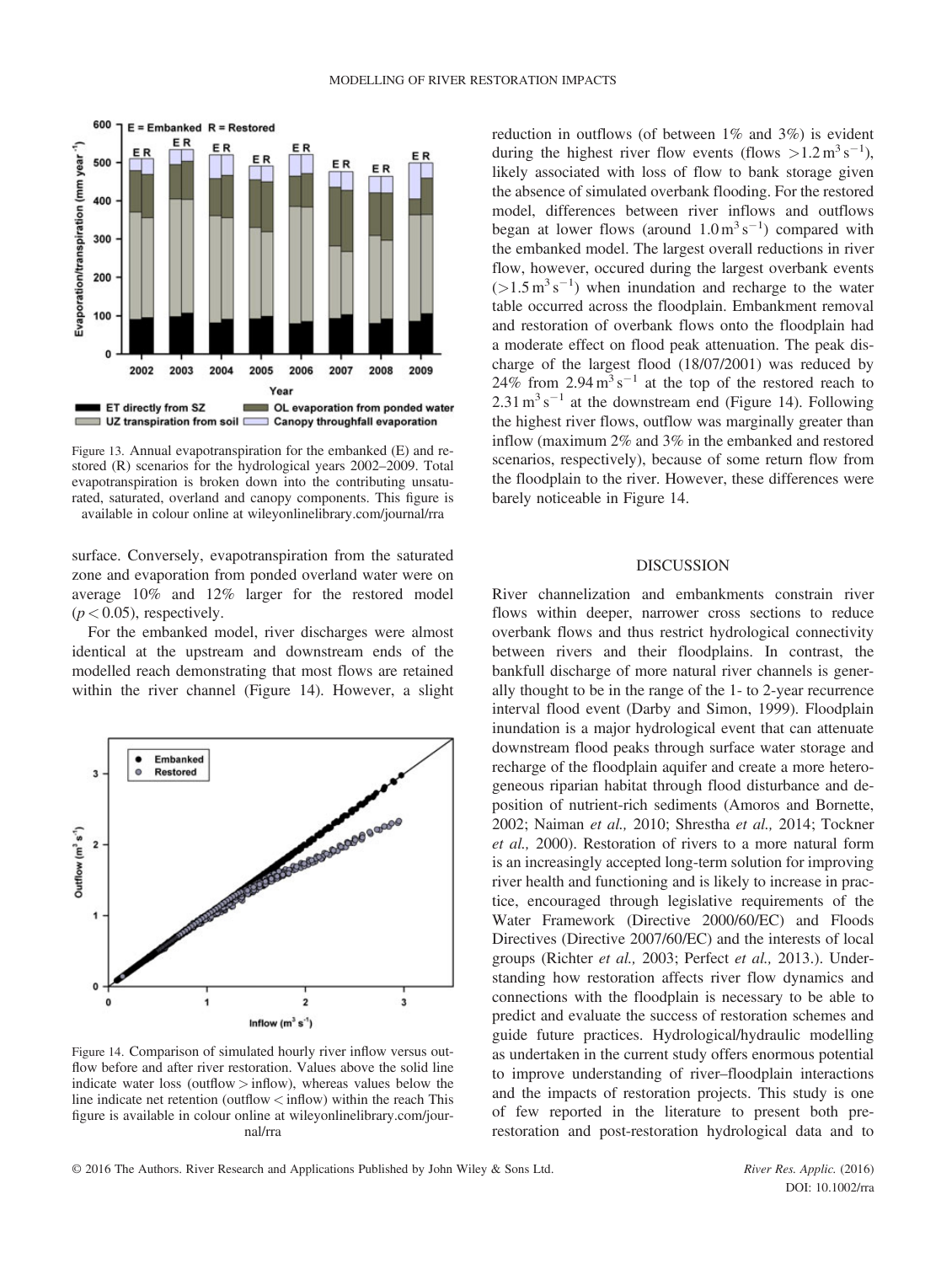directly quantify the hydrological effects of river restoration using these data in combination with hydrological/hydraulic models.

Observed groundwater levels on the floodplain at Hunworth Meadow before and after embankment removal were simulated well by the two coupled MIKE SHE/MIKE 11 models. The models successfully reproduced groundwater responses to high-magnitude flood events, although they overestimated groundwater levels at the base of the hillslope (e.g. Well 2.4). This may be because either the model grid resolution was unable to sufficiently represent the topography of the ditch and its immediate surroundings or the MIKE SHE drainage function did not adequately simulate drainage towards the topographic lows in the region of the ditch. Nonetheless, the coupled MIKE SHE/MIKE 11 models were able to adequately predict temporal changes in groundwater levels across the floodplain, capturing intra-annual variations in these levels associated with climate as well as changes in hydrological fluxes related to the restoration. Sensitivity analyses during model calibration revealed that the models were responsive to the overland Manning's coefficient. Greater resistance to flow on the floodplain (e.g. applying Manning's n values for woodland versus grassland) reduced overbank flow depth and, after flooding, increased flood retention on the meadow. This demonstrates the importance of vegetation type for the management of riparian lands for reducing flood risk downstream (e.g. Piegay, 1997; Tabacchi et al., 2000).

The results from the two models developed using identical hydrometeorological conditions, but with different topographical characteristics to reflect pre-restoration and post-restoration conditions, indicate four main hydrological responses to embankment removal on the River Glaven: (1) an increase in the frequency at which bankfull discharges are exceeded and in turn overbank inundation of the floodplain that was not simulated under embanked conditions; (2) increased groundwater levels and subsurface storage within the floodplain; (3) increased overland storage on the floodplain surface, especially during winter; and (4) moderate declines in downstream flood peaks. These responses are consistent with those reported following embankment removal and 'pond and plug' meadow restorations (where floodplain alluvium is excavated to plug-incised channels) on, for example, the River Cherwell, Southeast England (Acreman et al., 2003), the headwaters of the Feather River, Northern California (Loheide and Gorelick, 2007) and Bear Creek, Northern California (Hammersmark et al., 2008).

A major aim of the river restoration at Hunworth Meadow was the re-establishment of hydrological linkages between the river channel and floodplain. Model results suggest that prior to restoration, the embankments restricted river flows to the channel, which limited river–floodplain hydrological exchange to slow lateral subsurface flow (Clilverd et al., 2013). Removing the embankments has restored overbank water transfers onto the floodplain, modifying the floodplain's hydrological regime, to form a more natural and dynamic wetland ecotone driven by flood disturbance. Widespread inundation occurred across the floodplain during high river flows  $(>1.7 \text{ m}^3 \text{ s}^{-1})$  and reached as far as the hillslope (~50 m from the river). Large overbank flows were of short duration (around a day) and were separated by large time intervals (2.9 year return period). Localized inundation of the immediate riparian area (within 5 m of the channel) was a much more frequent event (0.22-year return period). Increased river water incursions on to the floodplain is likely to improve continuity with groundwater and enhance the supply of river nutrients to soil microbes and plant roots, an important influence on species composition, richness, primary productivity and nutrient cycling (e.g. nitrification, denitrification and methanogenesis) within wetland environments (Amoros and Bornette, 2002; Clilverd et al., 2008; Hedin et al., 1998; Pinay et al., 2002).

The groundwater regime is one of the most important factors determining the plant communities that are present on floodplains (Castelli et al., 2000; Silvertown et al., 1999). Hydrological models such as MIKE SHE therefore provide useful tools for evaluating the effects of river restoration on water table depths, which can in turn be used to predict shifts in vegetation communities and guide floodplain management (e.g. Thompson et al., 2009). At Hunworth Meadow, groundwater levels responded differently across the floodplain to embankment removal. Substantial increases in groundwater levels (0.4–0.6 m) occurred at the river–floodplain margin, where connectivity with the river was greatest and frequent localized overbank flooding occurred. This resulted in increased surface soil saturation throughout the year, which is likely to promote colonization by wetland plant species that can tolerate waterlogging (e.g. Wheeler et al., 2004). Restoration also improved drainage between flood events, which could reduce flooding stress and lessen the impact of large floods on plant communities during the growing season. Smaller increases in water table elevation occurred as distance from the river increased, with the exception of the ditch area that received floodwaters during large overbank events. As a result, the effects of restoration on floodplain biota are expected to vary spatially across the floodplain. Surface flooding and consequent surface water storage increased the volume of subsurface storage and reduced aquifer head recession over the summer. This was due to increased surface water inundation at the river– floodplain margin and ponding of floodwater in topographic depressions on the floodplain. The simulated increases in groundwater levels and subsurface storage in this study are consistent with modelled increases in groundwater levels simulated by Hammersmark et al. (2008) using a MIKE SHE model of floodplain restoration in Northern California.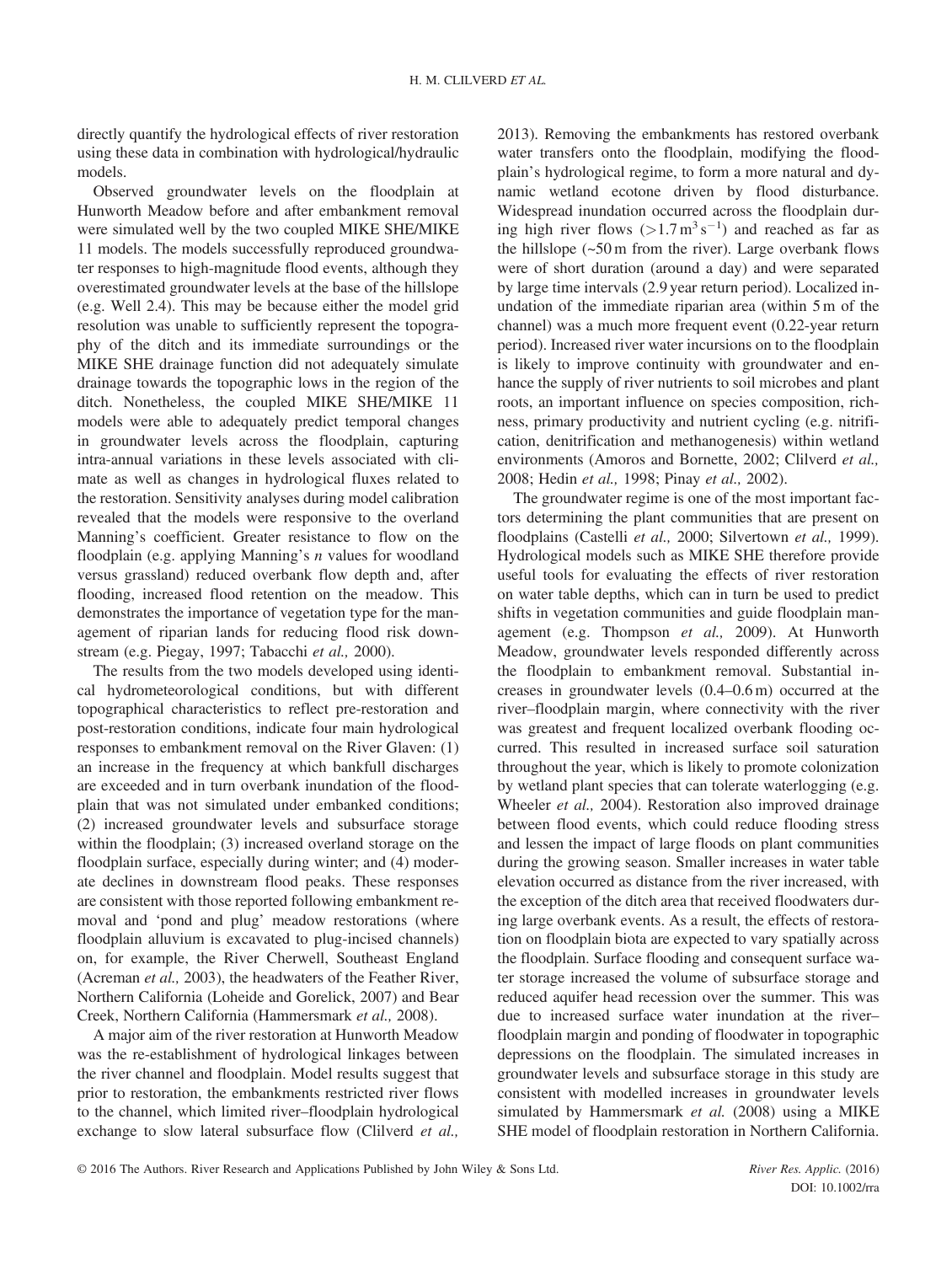Prior to restoration, model results suggest that bank storage contributed to a slight (maximum 3%) decrease in downstream flood peaks. River water intrusion increased during periods of elevated river stage, which reversed the hydraulic gradient on the floodplain and directed some subsurface flow away from the river. However, removal of the embankments resulted in a substantially more marked response in flood peak attenuation. Most of the overbank water was stored temporarily on the floodplain surface and in the ditch. Most floodwater returned to the channel downstream with improved drainage being facilitated by embankment removal whereas prior to restoration embankments acted as a barrier for surface water exchange from the floodplain to the river. Whilst some overbank water was infiltrated, no noticeable changes in baseflow due to return flows occurred following inundation events.

Before embankment removal, the floodplain at Hunworth Meadow was a groundwater-dominated system. Rapid groundwater recharge occurred in response to precipitation and rising river levels, likely associated with pressure differences across the floodplain (e.g. MacDonald et al., 2014). During high winter river flows, groundwater was typically close to the soil surface, which limited the capacity for subsurface storage. Increased storage was available in soils in the summer. Therefore, after restoration, the greatest attenuation of flood peaks occurred when floods followed a period of low rainfall (in particular during warm and dry summers). Although restoration increased surface water inundation and surface water storage, total evapotranspiration was unchanged. This was attributed to the rapid response of groundwater to river levels and subsequent groundwater flooding that resulted in saturated surface soils in both prerestoration and post-restoration conditions. This response may vary in different hydrogeological settings, where evapotranspiration from inundated areas may act to reduce overland runoff and further attenuate flood peaks.

Expansive inundation and storage of floodwaters on Hunworth Meadow resulted in a maximum reduction in peak river flows of 6–24%, along the length of restored reach (~400 m). This is a similar contribution to flood peak attenuation reported by other modelling studies. For instance, reductions in peak flows of 10–15% were simulated along a 5-km reach of the River Cherwell, UK (Acreman et al., 2003), and 13–25% reductions in river discharge were reported along 3.6 km of restored channel at Bear Creek, Northern California (Hammersmark et al., 2008). Logically, providing increased room for floodwater storage on floodplains favours greater reductions in flood peaks, which is an appreciable benefit of river restoration.

Many recent reviews have identified the need for largerscale restorations that include an environmental management plan for the catchment as a whole, particularly where problems persist throughout the catchment, for example, agricultural fertilizer runoff, habitat fragmentation and urbanization (Bernhardt and Palmer, 2011; Harper et al., 1999; Wharton and Gilvear, 2007). Indeed, this project is part of a wider landscape approach to restoration being implemented along the River Glaven to reconnect and buffer an array of aquatic habitats of varying sizes (e.g. rivers, streams, ponds and ditches), with the aim of repairing autonomous river processes and associated ecosystem services (e.g. biodiversity and water quality) within the catchment (Sayer, 2014). The removal of embankments along other reaches of the river that is proposed as part of this project could therefore be expected to have a cumulative impact of flood peak recession.

River restoration, and the associated improvements to river–floodplain functioning (e.g. enhanced hydrological connectivity, groundwater retention and flood peak attenuation), may provide an important tool for buffering the hydrological regime of wetlands and other aquatic ecosystems against some of the extreme climate variability predicted over the next century (IPCC, 2014). In the UK, five of the six wettest years have occurred since 2000, and eight of the warmest years have all occurred since 2002 (Met. Office, 2015a). The wettest May to July on record since 1766 occurred in 2007 during the observational period of this restoration study (IPCC, 2014). Indeed, 2014 was the wettest winter and warmest year in the UK for over 100 years, suggesting a trend towards warmer and wetter weather (Met. Office, 2015a, 2015b). The majority of climate change scenarios for the UK predict that the frequency and magnitude of floods will increase because of increased winter precipitation (Thompson, 2012; Wilby et al., 2008). Increases in air temperature will also likely alter evapotranspiration rates and groundwater recharge, which is likely to affect wetland species that are sensitive to changes in hydrological regime (e.g. Araya et al., 2011; Gowing et al., 1998). For example, a climate impacts study conducted by Thompson et al. (2009) using MIKE SHE/MIKE 11 and UK Climate Impacts Programme (UKCIP) projections for the 2050s simulated lower water table depths and reduced magnitude and duration of surface water inundation within the Elmley Marshes, Southeast England. It was suggested that these hydrological changes would lead to a loss of specialist wetland plants adapted to the current high water tables. Similarly, House et al. (2016) used a MIKE SHE/MIKE 11 model of a riparian wetland on a tributary of the River Thames to demonstrate spatially varying hydrological impacts because of climate change that would have implications for both wetland flora and fauna. Such results point to the potential for further analysis using the hydrological/hydraulic models of the Hunworth Meadow to assess the capacity of river restoration to proof wetlands from the hydrological impacts of climate change.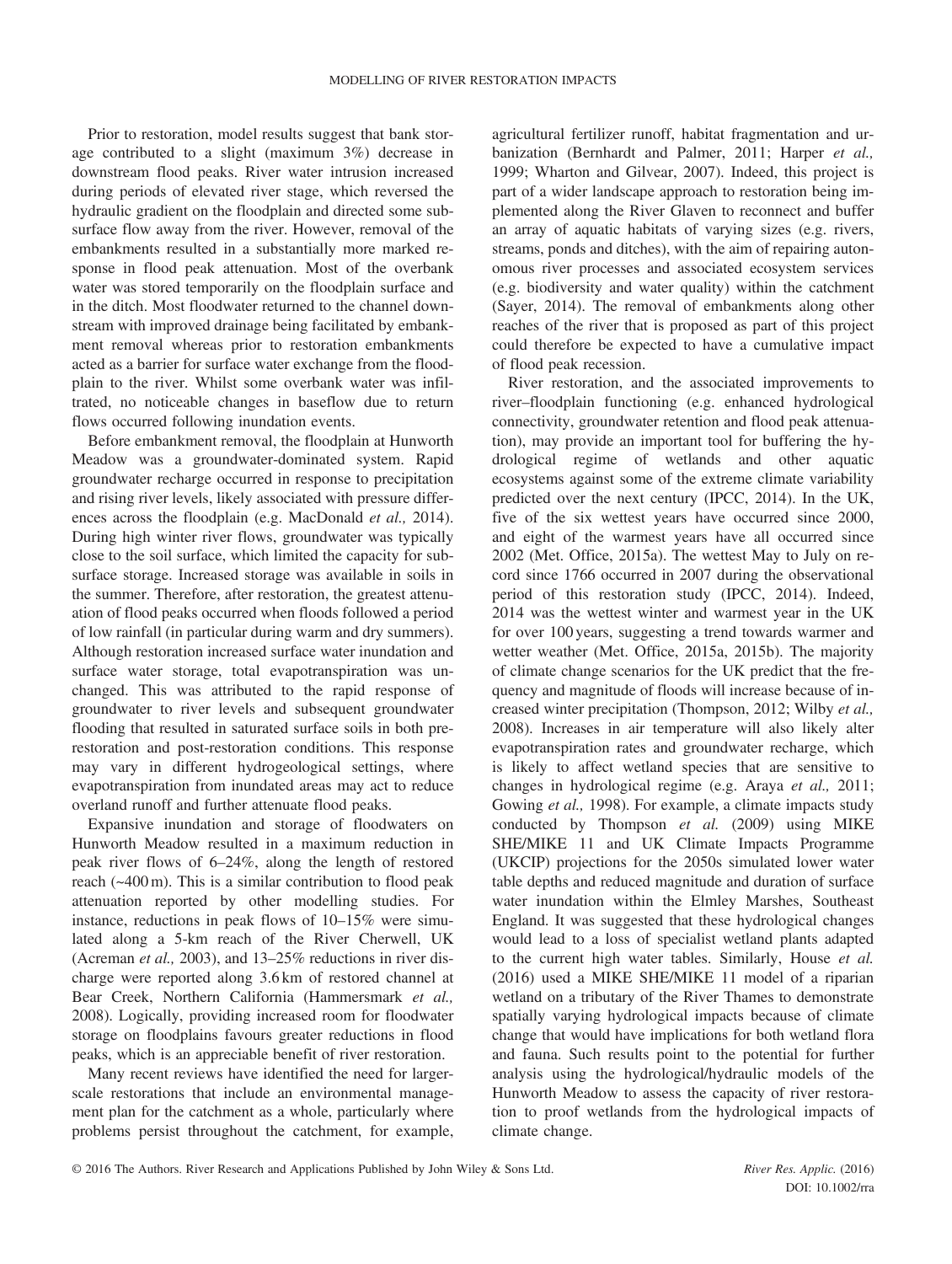#### **CONCLUSIONS**

This study employed coupled MIKE SHE-MIKE 11 hydrological-hydraulic models to investigate the hydrological impacts of river restoration involving embankment removal along a stretch of River Glaven, North Norfolk, UK. The removal of the river embankments provided the physical geomorphological conditions to allow regular overbank flows and provided space for water to spill out onto the adjacent floodplain. The restoration increased river–floodplain hydrological connectivity, creating a more disturbance-based riparian zone that extended laterally from the river towards the edge of the floodplain. Model results have the potential to be used in the prediction of ecological responses to changes in water table depth and duration of water surface resulting from floodplain restoration.

Our approach was used to quantify the impact of restoration and could be used at other similar sites when interannual climate variability and relatively short observational periods prevent direct pre-restoration and post-restoration comparisons. In addition, it could be used to understand the effects of past restorations when pre-restoration observational data are not available. This approach may be applied in the planning stage of restoration projects to determine the suitability of the site and whether desired hydrological conditions can be achieved. When combined with climate projections, models such as those developed in this study offer the potential to predict future conditions at a restoration site under a changing climate.

#### ACKNOWLEDGEMENTS

Funding and other support for this study was provided by the Environment Agency, UCL Department of Geography, University of London Central Research Fund Grant and UCL Graduate School. We thank Ross Haddow and Adel MacNicol of the Stody Estate for their practical support and encouragement, Richard Hey for designing the river restoration, the River Glaven Conservation Group, Environment Agency, Wild Trout Trust and Natural England for their technical support during the embankment removal. Special thanks are extended to Tony Leach, Derek Sayer, Chabungbam Rajagopal Singh, Victoria Sheppard and Helene Burningham for their assistance in the field and Simon Dobinson, Laura Shotbolt, Charlie Stratford and Ian Patmore for assistance in the laboratory.

#### REFERENCES

Acreman MC, Riddington R, Booker DJ. 2003. Hydrological impacts of floodplain restoration: a case study of the River Cherwell, UK. Hydrology and Earth System Sciences 7(1): 75–86.

- Amoros C, Bornette G. 2002. Connectivity and biocomplexity in waterbodies of riverine floodplains. Freshwater Biology 474: 761–776. DOI[:10.1046/j.1365-2427.2002.00905.x.](http://dx.doi.org/10.1046/j.1365-2427.2002.00905.x)
- Araya YN, Silvertown J, Gowing DJ, McConway KJ, Linder HP, Midgley G. 2011. A fundamental eco-hydrological basis for niche segregation in plant communities. New Phytologist 189(1): 253–258. DOI[:10.1111/](http://dx.doi.org/10.1111/j.1469-8137.2010.03475.x) [j.1469-8137.2010.03475.x.](http://dx.doi.org/10.1111/j.1469-8137.2010.03475.x)
- Baker MA, Vervier P. 2004. Hydrologic variability organic matter supply and denitrification in the Garonne River ecosystem. Freshwater Biology 49: 181–190. DOI[:10.1046/j.1365-2426.2003.01175.x.](http://dx.doi.org/10.1046/j.1365-2426.2003.01175.x)
- Bernhardt ES, Palmer MA. 2011. River restoration: the fuzzy logic of repairing reaches to reverse catchment scale degradation. Ecological Applications 21(6): 1926–1931. [10.1890/10-1574.1.](http://dx.doi.org/10.1890/10-1574.1)
- Blackwell M, Maltby E (eds). 2006. Ecoflood Guidelines How to Use Floodplains for Flood Risk Reduction. Belgium: European Commission.
- Canadell J, Jackson RB, Ehleringer JR, Mooney HA, Sala OE, Schulze ED. 1996. Maximum rooting depth for vegetation types at the global scale. Oecologia 108: 583–595. DOI:[10.1007/BF00329030.](http://dx.doi.org/10.1007/BF00329030)
- Castellarin A, Di Baldassarre G, Brath A. 2010. Floodplain management strategies for flood attenuation in the River Po. River Research and Applications 27(8): 1037–1047. DOI:[10.1002/rra.1405.](http://dx.doi.org/10.1002/rra.1405)
- Castelli RM, Chambers JC, Tausch RJ. 2000. Soil-plant relations along a soil-water gradient in great basin riparian meadows. Wetlands 20(2): 251–266. DOI:[10.1672/0277-5212\(2000\)020\[0251:SPRAAS\]2.0.CO;2.](http://dx.doi.org/10.1672/0277-5212(2000)020%5b0251:SPRAAS%5d2.0.CO;2)
- Chambers PA, Prepas EE, Hamilton HR, Bothwell ML. 1991. Current velocity and its effect on aquatic macrophytes in flowing waters. Ecological Applications 1(3): 249–257. DOI:[10.2307/1941754.](http://dx.doi.org/10.2307/1941754)
- Chubarova NP. 1972. Computation of the height of capillary rise of water in different genetic types of bound soils. Soil Mechanics and Foundation Engineering 9: 25–27.
- Clilverd HM, Jones JB Jr, Kielland K. 2008. Nitrogen retention in the hyporheic zone of a glacial river in interior Alaska. Biogeochemistry 88(1): 31–46. DOI[:10.1007/s10533-008-9192-9.](http://dx.doi.org/10.1007/s10533-008-9192-9)
- Clilverd HM, Thompson JR, Heppell CM, Sayer CD, Axmacher JC. 2013. River–floodplain hydrology of an embanked lowland Chalk river and initial response to embankment removal. Hydrological Sciences Journal 58(3): 1–24. DOI:[10.1080/02626667.2013.774089.](http://dx.doi.org/10.1080/02626667.2013.774089)
- Clilverd HM, Thompson JR, Sayer CD, Heppell CM, Axmacher JC. 2016. Simulated effects of river restoration on soil aeration status and plant community composition. Manuscript in preparation.
- Darby SE, Simon A (eds). 1999. Incised River Channels: Processes Forms Engineering and Management. John Wiley & Sons: Chichester.
- Darby S, Sear D (eds). 2008. River Restoration: Managing the Uncertainty in Restoring Physical Habitat. John Wiley & Sons: Chichester.
- Das BM. 2002. Principles of Geotechnical Engineering, 5th edn. Brooks/ Cole: Pacific Grove, California.
- DEFRA. 2004. Making Space for Water: Taking Forward a new Government Strategy for Flood and Coastal Erosion Risk Management in England. Department for Environment Food and Rural Affairs: London.
- DHI. 2007a. MIKE SHE User Manual. Volume 1: Reference Guide. Danish Hydraulic Institute – Water and Environment: Hørsholm, Denmark.
- DHI. 2007b. MIKE SHE User Manual. Volume 2: Reference Guide. Danish Hydraulic Institute – Water and Environment: Hørsholm, Denmark.
- DHI. 2007c. MIKE ZERO Auto Calibration and Parameter Optimisation Tool. User Guide. Danish Hydraulic Institute – Water and Environment: Hørsholm, Denmark.
- Duan Q, Sorooshian S, Gupta V. 1992. Effective and efficient global optimization for conceptual rainfall-runoff models. Water Resources Research 28(4): 1015–1031. DOI[:10.1029/91WR02985.](http://dx.doi.org/10.1029/91WR02985)
- Dwire KA, Boone Kauffman J, Baham JE. 2006. Plant species distribution in relation to water-table depth and soil redox potential in montane riparian meadows. Wetlands 26(1): 131–146. DOI: 10.1672/0277-5212(2006) 26[131:PSDIRT]2.0.CO;2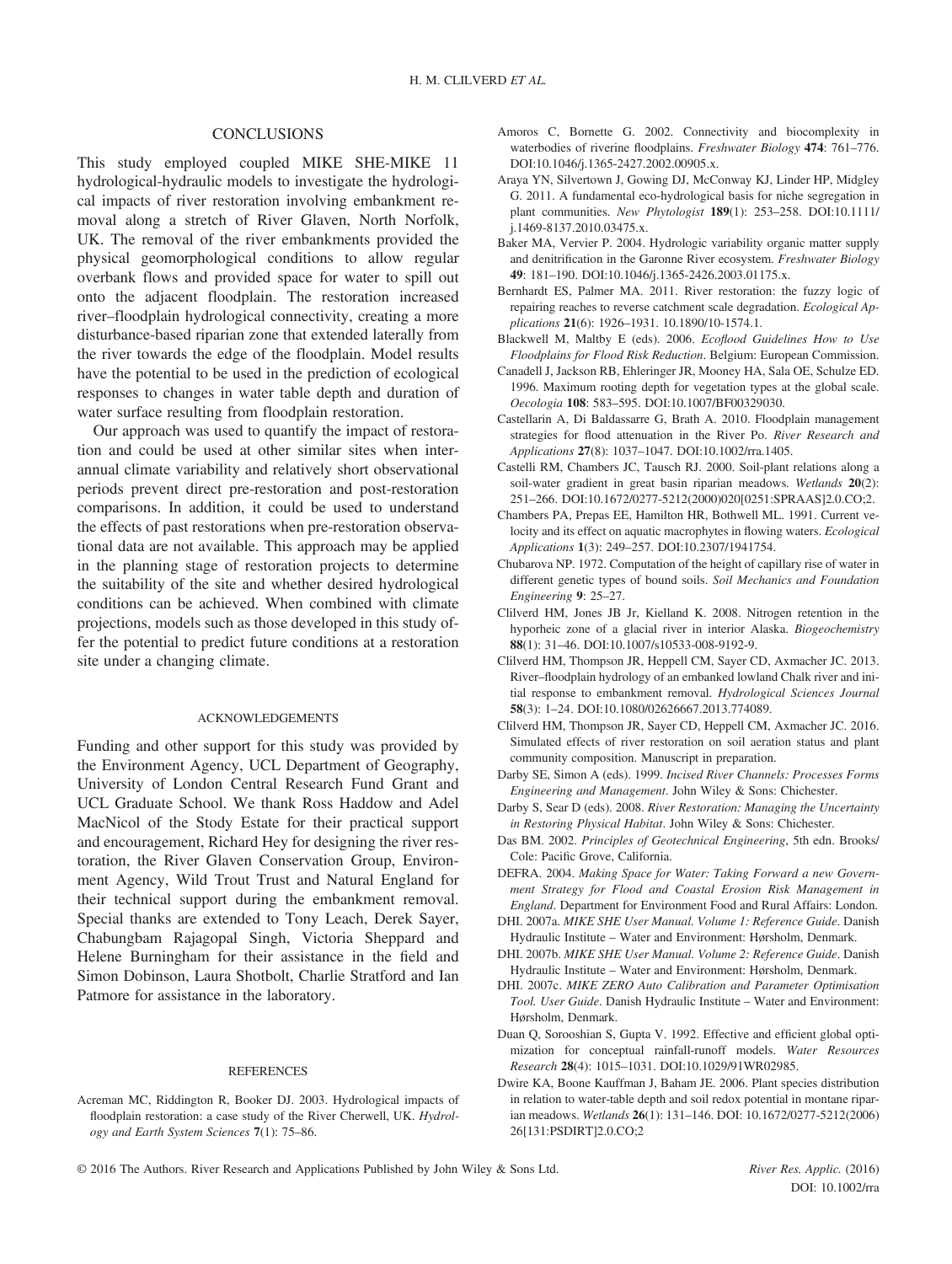- Environment Agency. 2010. River Habitats in England and Wales: Current State and Changes Since 1995–96. Environment Agency Report: Bristol.
- Erskine WD. 1992. Channel response to large-scale river training works: Hunter River, Australia. Regulated Rivers: Research and Management 7(3): 261–278. DOI[:10.1002/rrr.3450070305.](http://dx.doi.org/10.1002/rrr.3450070305)
- FAO, 2013. Crop Water Information: Wheat (WWW) Food and Agriculture Organization of the United Nations (FAO) Water and Development Unit: Rome Italy; [http://www.faoorg/nr/water/cropinfo\\_wheathtml;](http://www.faoorg/nr/water/cropinfo_wheathtml;) 21st September 2013.
- Flynn NJ, Snook DL, Wade AJ, Jarvie HP. 2002. Macrophyte and periphyton dynamics in a UK Cretaceous chalk stream: the River Kennet, a tributary of the Thames. Science of the Total Environment 23(282–283): 143–57. DOI:[10.1016/S0048-9697\(01\)00949-4.](http://dx.doi.org/10.1016/S0048-9697(01)00949-4)
- Franke L, Reilly TE, Bennett GD. 1987. Definition of boundary and initial conditions in the analysis of saturated ground-water flow systems – an introduction. In Techniques of Water-resources Investigations of the United States Geological Survey Chapter B5. United States Government Printing Office: Washington.
- Forshay KJ, Stanley EH. 2005. Rapid nitrate loss and denitrification in a temperate river floodplain. Biogeochemistry 75: 43–64. DOI:[10.1007/](http://dx.doi.org/10.1007/s10533-004-6016-4) [s10533-004-6016-4.](http://dx.doi.org/10.1007/s10533-004-6016-4)
- Gilvear DJ. 1999. Fluvial geomorphology and river engineering: future roles utilizing a fluvial hydrosystems framework. Geomorphology 31(1–4): 229–245. DOI[:10.1016/S0169-555X\(99\)00086-0.](http://dx.doi.org/10.1016/S0169-555X(99)00086-0)
- Gowing DJG, Youngs EG, Gilbert JC, Spoor G. 1998. Predicting the effect of change in water regime on plant communities. In Hydrology in a Changing Environment Vol I, Wheater H, Kirby C (eds). John Wiley: Chichester.
- Hammersmark CT, Cable Rains M, Mount JF. 2008. Quantifying the hydrological effects of stream restoration in a montane meadow Northern California USA. River Research and Applications 24(6): 735–753. DOI[:10.1002/rra.1077.](http://dx.doi.org/10.1002/rra.1077)
- Hammersmark CT, Dobrowski SZ, Rains MC, Mount JF. 2010. Simulated effects of stream restoration on the distribution of wet-meadow vegetation. Restoration Ecology 18(6): 882–893. DOI[:10.1111/j.1526-](http://dx.doi.org/10.1111/j.1526-100X.2009.00519.x) [100X.2009.00519.x.](http://dx.doi.org/10.1111/j.1526-100X.2009.00519.x)
- Hargreaves GH, Samani ZA. 1985. Reference crop evapotranspiration from temperature. Applied Engineering in Agriculture 1(2): 96–99. DOI[:10.1303/2013.26773.](http://dx.doi.org/10.1303/2013.26773)
- Harper DM, Ebrahimnezhad M, Taylor E, Dickinson S, Decamp O, Verniers G, Balbi T. 1999. A catchment-scale approach to the physical restoration of lowland UK rivers. Aquatic Conservation: Marine and Freshwater Ecosystems 9(1): 141–157. DOI[:10.1002/\(SICI\)1099-0755](http://dx.doi.org/10.1002/(SICI)1099-0755(199901/02)9:1%3c141) [\(199901/02\)9:1](http://dx.doi.org/10.1002/(SICI)1099-0755(199901/02)9:1%3c141)<[141.](http://dx.doi.org/10.1002/(SICI)1099-0755(199901/02)9:1%3c141)
- Hedin LO, Von Fisher JC, Ostrom NE, Kennedy BP, Brown MG, Robertson GP. 1998. Thermodynamic constraints on nitrogen transformations and other biogeochemical processes at soil-stream interfaces. Ecology 79(2): 684–703. [10.1890/0012-9658 \(1998\)079\[0684:](http://dx.doi.org/10.1890/0012-9658) [TCONAO\]2.0.CO;2.](http://dx.doi.org/10.1890/0012-9658)
- Herbst M, Rosier PT, Morecroft MD, Gowing DJ. 2008. Comparative measurements of transpiration and canopy conductance in two mixed deciduous woodlands differing in structure and species composition. Tree Physiology 28(6): 959–970. DOI:[10.1093/treephys/28.6.959.](http://dx.doi.org/10.1093/treephys/28.6.959)
- Hill AR. 1996. Nitrate removal in stream riparian zones. Journal of Environmental Quality 25(4): 743–755. DOI:[10.2134/](http://dx.doi.org/10.2134/jeq1996.00472425002500040014x) [jeq1996.00472425002500040014x.](http://dx.doi.org/10.2134/jeq1996.00472425002500040014x)
- Hooijer A, Klijn F, Pedroli GBM, Van Os AG. 2004. Towards sustainable flood risk management in the Rhine and Meuse river basins: synopsis of the findings of IRMA-SPONGE. River Research and Applications 20(3): 343–357. DOI[:10.1002/rra.781.](http://dx.doi.org/10.1002/rra.781)
- Hough MN, Jones RJA. 1997. The United Kingdom Meterological Office rainfall and evaporation calculation system: MORECS version 2.0 – an

overview. Hydrology and Earth System Sciences 1(2): 227–239. DOI[:10.5194/hess-1-227-1997.](http://dx.doi.org/10.5194/hess-1-227-1997)

- House AR, Thompson JR, Acreman MC. 2016. Projecting impacts of climate change on hydrological conditions and biotic responses in a chalk valley riparian wetland. Journal of Hydrology 534: 178–192. DOI[:10.1016/j.jhydrol.2016.01.004.](http://dx.doi.org/10.1016/j.jhydrol.2016.01.004)
- House AR, Thompson JR, Sorensen JPR, Roberts C, Acreman MC. 2015. Modelling groundwater/surface-water interaction in a managed riparian chalk valley wetland. Hydrological Processes. DOI[:10.1002/hyp.10625.](http://dx.doi.org/10.1002/hyp.10625)
- IPCC. 2014. Climate Change 2014: Impacts Adaptation and Vulnerability Part B: Regional Aspects Contribution of Working Group II to the Fifth Assessment Report of the Intergovernmental Panel on Climate Change, Barros VR, Field CB, Dokken DJ, Mastrandrea MD, Mach KJ, Bilir TE, Chatterjee M, Ebi KL, Estrada YO, Genova RC, Girma B, Kisse ES, Levy AN, MacCracken S, Mastrandrea PR, White LL (eds). Cambridge University Press: Cambridge.
- Jenkins G, Murphy J, Sexton D, Lowe J, Jones P, Kilsby C. 2010. UK Climate Projections: Briefing Report. Met Office UKCP: Devon.
- Junk WJ, Bayley PB, Sparks RE. 1989. The flood pulse concept in riverfloodplain systems. Canadian Special Publication of Fisheries and Aquatic Sciences 106: 110–127.
- Kondolf GM. 1995. Five elements for effective evaluation of stream restoration. Restoration Ecology 3: 133–136. DOI[:10.1111/j.1526-](http://dx.doi.org/10.1111/j.1526-100X.1995.tb00086.x) [100X.1995.tb00086.x.](http://dx.doi.org/10.1111/j.1526-100X.1995.tb00086.x)
- Kondolf GM, Boulton AJ, O'Daniel S, Poole GC, Rahel FJ, Stanley EH, Wohl E, Bång A, Carlstrom J, Cristoni C, Huber H, Koljonen S, Louhi P, Nakamura K. 2006. Process-based ecological river restoration: visualizing three-dimensional connectivity and dynamic vectors to recover lost linkages. Ecology and Society 11(2): 5.
- Loheide SP, Gorelick SM. 2007. Riparian hydroecology: a coupled model of the observed interactions between groundwater flow and meadow vegetation patterning. Water Resources Research 43(7). DOI:[10.1029/](http://dx.doi.org/10.1029/2006WR005233) [2006WR005233.](http://dx.doi.org/10.1029/2006WR005233)
- MacDonald AM, Lapworth DJ, Hughes AG, Auton CA, Maurice L, Finlayson A, Gooddy DC. 2014. Groundwater flooding and hydrological functioning in the Findhorn floodplain Scotland. Hydrology Research 45(6): 755–773. DOI[:10.2166/nh.2014.185.](http://dx.doi.org/10.2166/nh.2014.185)
- Madsen H. 2000. Automatic calibration of a conceptual rainfall–runoff model using multiple objectives. Journal of Hydrology 235: 276–288. DOI[:10.1016/S0022-1694\(00\)00279-1.](http://dx.doi.org/10.1016/S0022-1694(00)00279-1)
- Madsen H. 2003. Parameter estimation in distributed hydrological catchment modelling using automatic calibration with multiple objectives. Advances in Water Resources 26: 205–216. DOI[:10.1016/S0309-1708\(02\)00092-1.](http://dx.doi.org/10.1016/S0309-1708(02)00092-1)
- Met. Office, 2015a. 2014 confirmed as UK's warmest year on record. [http://](http://www.metofficegovuk/news/releases/archive/2015/Record-UK-temps-2014;) www.metoffi[cegovuk/news/releases/archive/2015/Record-UK-temps-](http://www.metofficegovuk/news/releases/archive/2015/Record-UK-temps-2014;)[2014;](http://www.metofficegovuk/news/releases/archive/2015/Record-UK-temps-2014;) 3 March 2015.
- Met. Office, 2015b. Records smashed during mild, wet December. [http://](http://www.metoffice.gov.uk/news/releases/archive/2015/early-dec-stats;) www.metoffi[ce.gov.uk/news/releases/archive/2015/early-dec-stats;](http://www.metoffice.gov.uk/news/releases/archive/2015/early-dec-stats;) 8 February 2016.
- Met. Office, 2016. 2015 weather summaries. [http://www.metof](http://www.metoffice.gov.uk/climate/uk/summaries/2015;)fice.gov.uk/ [climate/uk/summaries/2015;](http://www.metoffice.gov.uk/climate/uk/summaries/2015;) 8 February 2016.
- Monteith JL. 1965. Evaporation and the environment. Symposia of the Society for Experimental Biology 19: 205–234.
- Moorlock BSP, Hamblin RJO, Booth SJ, Kessler H, Woods MA, Hobbs PRN. 2002. Geology of the Cromer district – a brief explanation of the geological map. In Sheet Explanations of the British Geological Survey. 1:50 000 Sheet 131 Cromer (England and Wales). BGS: Nottingham.
- Murphy J, Sexton D, Jenkins G, Boorman P, Booth B, Brown K, Clark R, Collins M, Harris G, Kendon L. 2010. UK Climate Projections Science Report: Climate Change Projections. Met Office UKCP: Devon.
- Naiman RJ, Décamps H. 1997. The ecology of interfaces: riparian zones. Annual Review of Ecology and Systematics 28: 621–658. DOI:[10.1146/](http://dx.doi.org/10.1146/annurev.ecolsys.28.1.621) [annurev.ecolsys.28.1.621.](http://dx.doi.org/10.1146/annurev.ecolsys.28.1.621)
- © 2016 The Authors. River Research and Applications Published by John Wiley & Sons Ltd. River Res. Applic. (2016)